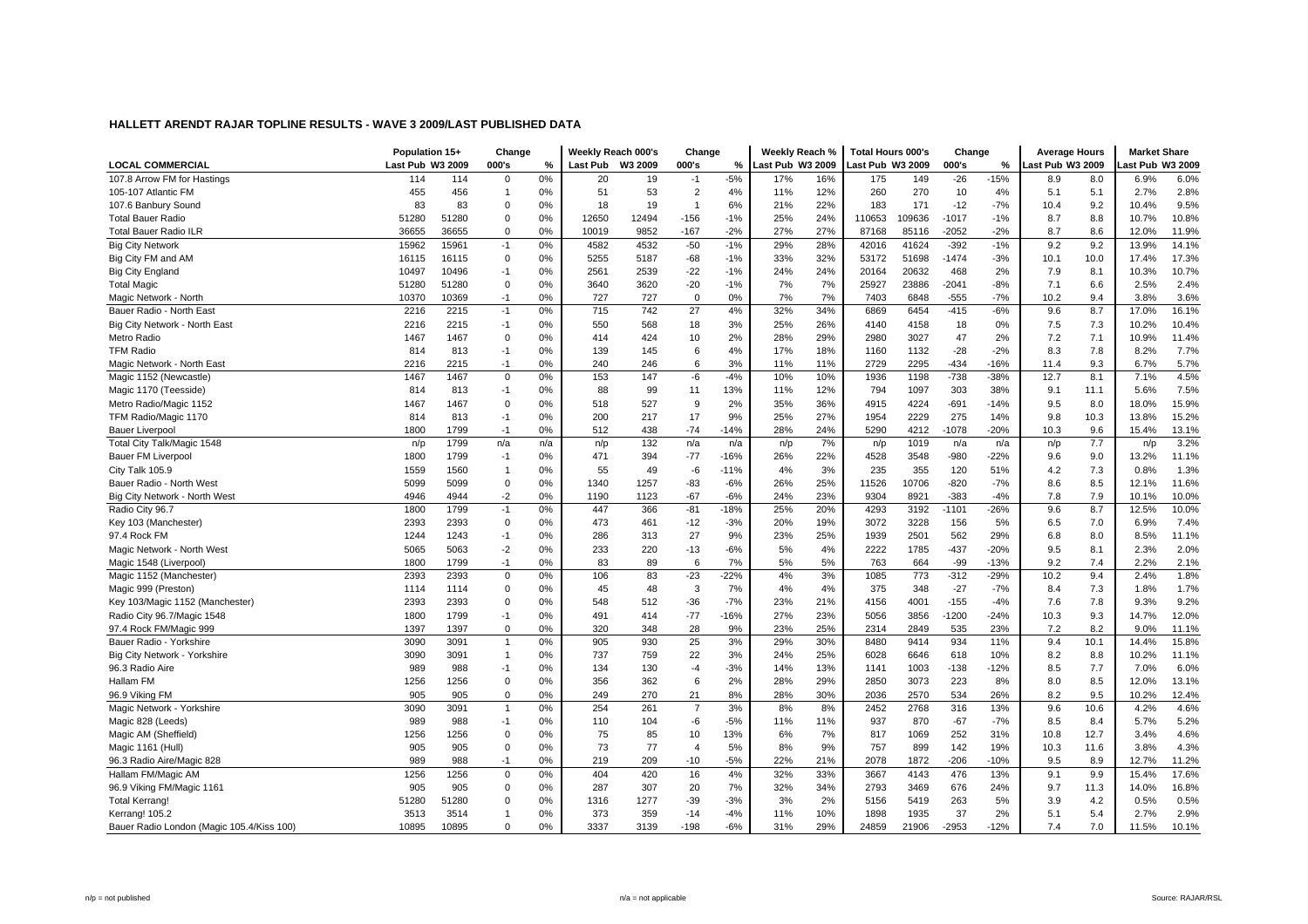|                                         | Population 15+   |       | Change       |     |                 | Weekly Reach 000's | Change                  |        | Weekly Reach %   |       | <b>Total Hours 000's</b> |       | Change         |        | <b>Average Hours</b> |      | <b>Market Share</b> |       |
|-----------------------------------------|------------------|-------|--------------|-----|-----------------|--------------------|-------------------------|--------|------------------|-------|--------------------------|-------|----------------|--------|----------------------|------|---------------------|-------|
| <b>LOCAL COMMERCIAL</b>                 | Last Pub W3 2009 |       | 000's        | %   | <b>Last Pub</b> | W3 2009            | 000's                   | %      | Last Pub W3 2009 |       | Last Pub W3 2009         |       | 000's          | %      | Last Pub W3 2009     |      | ast Pub W3 2009     |       |
| Kiss 100 FM                             | 10895            | 10895 | 0            | 0%  | 1784            | 1563               | $-221$                  | $-12%$ | 16%              | 14%   | 10844                    | 9865  | -979           | $-9%$  | 6.1                  | 6.3  | 5.0%                | 4.5%  |
| Magic 105.4                             | 10895            | 10895 | 0            | 0%  | 2054            | 2009               | $-45$                   | $-2%$  | 19%              | 18%   | 14015                    | 12041 | $-1974$        | -14%   | 6.8                  | 6.0  | 6.5%                | 5.5%  |
| <b>Total Kiss Network</b>               | 51280            | 51280 | 0            | 0%  | 3582            | 3537               | $-45$                   | $-1%$  | 7%               | 7%    | 19071                    | 19488 | 417            | 2%     | 5.3                  | 5.5  | 1.9%                | 1.9%  |
| <b>Kiss East</b>                        | 2046             | 2046  | 0            | 0%  | 351             | 343                | -8                      | $-2%$  | 17%              | 17%   | 2746                     | 2687  | $-59$          | $-2%$  | 7.8                  | 7.8  | 6.1%                | 6.2%  |
| <b>Kiss West</b>                        | 2353             | 2353  | O            | 0%  | 333             | 336                | 3                       | 1%     | 14%              | 14%   | 2123                     | 1976  | $-147$         | $-7%$  | 6.4                  | 5.9  | 4.1%                | 4.0%  |
| Bauer Radio Total Scotland              | 4304             | 4304  | $\Omega$     | 0%  | 1765            | 1705               | $-60$                   | $-3%$  | 41%              | 40%   | 20820                    | 18650 | $-2170$        | $-10%$ | 11.8                 | 10.9 | 24.9%               | 24.0% |
| <b>Big City Scotland</b>                | 4067             | 4067  | $\mathbf 0$  | 0%  | 1458            | 1439               | $-19$                   | $-1%$  | 36%              | 35%   | 15111                    | 15017 | $-94$          | $-1%$  | 10.4                 | 10.4 | 19.6%               | 19.7% |
| Bauer Radio Central Scotland            | 2829             | 2830  | $\mathbf{1}$ | 0%  | 1058            | 993                | $-65$                   | $-6%$  | 37%              | 35%   | 12409                    | 10247 | $-2162$        | $-17%$ | 11.7                 | 10.3 | 22.8%               | 20.6% |
| <b>Total Radio Clyde</b>                | 1838             | 1835  | $-3$         | 0%  | 687             | 635                | $-52$                   | $-8%$  | 37%              | 35%   | 8223                     | 6487  | $-1736$        | $-21%$ | 12.0                 | 10.2 | 23.6%               | 20.3% |
| Clyde 1 FM                              | 1838             | 1835  | $-3$         | 0%  | 599             | 560                | $-39$                   | $-7%$  | 33%              | 30%   | 6556                     | 5175  | $-1381$        | $-21%$ | 10.9                 | 9.2  | 18.8%               | 16.2% |
| Clyde 2                                 | 1838             | 1835  | $-3$         | 0%  | 180             | 178                | $-2$                    | $-1%$  | 10%              | 10%   | 1667                     | 1312  | $-355$         | $-21%$ | 9.3                  | 7.4  | 4.8%                | 4.1%  |
| <b>Total Radio Forth</b>                | 1089             | 1088  | $-1$         | 0%  | 376             | 360                | $-16$                   | $-4%$  | 35%              | 33%   | 4187                     | 3760  | $-427$         | $-10%$ | 11.1                 | 10.4 | 19.7%               | 19.4% |
| ForthOne                                | 1089             | 1088  | $-1$         | 0%  | 332             | 335                | 3                       | 1%     | 31%              | 31%   | 3408                     | 3101  | $-307$         | $-9%$  | 10.3                 | 9.2  | 16.0%               | 16.0% |
| Forth <sub>2</sub>                      | 1089             | 1088  | $-1$         | 0%  | 94              | 91                 | $-3$                    | $-3%$  | 9%               | 8%    | 779                      | 659   | $-120$         | $-15%$ | 8.2                  | 7.2  | 3.7%                | 3.4%  |
| C.F.M.Radio                             | 247              | 246   | $-1$         | 0%  | 82              | 89                 | $\overline{7}$          | 9%     | 33%              | 36%   | 786                      | 832   | 46             | 6%     | 9.6                  | 9.4  | 16.9%               | 17.3% |
| Moray Firth Radio                       | 232              | 232   | 0            | 0%  | 116             | 115                | $-1$                    | $-1%$  | 50%              | 50%   | 1303                     | 1390  | 87             | 7%     | 11.2                 | 12.1 | 23.9%               | 25.2% |
| <b>Total Northsound Radio</b>           | 312              | 312   | 0            | 0%  | 156             | 160                | $\overline{4}$          | 3%     | 50%              | 51%   | 1839                     | 1968  | 129            | 7%     | 11.8                 | 12.3 | 28.5%               | 30.5% |
| Northsound One                          | 312              | 312   | $\Omega$     | 0%  | 137             | 133                | -4                      | $-3%$  | 44%              | 43%   | 1346                     | 1415  | 69             | 5%     | 9.8                  | 10.6 | 20.9%               | 21.9% |
| Northsound Two                          | 312              | 312   | $\Omega$     | 0%  | 52              | 60                 | 8                       | 15%    | 17%              | 19%   | 493                      | 553   | 60             | 12%    | 9.6                  | 9.2  | 7.6%                | 8.6%  |
| Radio Borders                           | 106              | 106   | $\Omega$     | 0%  | 48              | 49                 | $\overline{\mathbf{1}}$ | 2%     | 46%              | 47%   | 663                      | 688   | 25             | 4%     | 13.7                 | 13.9 | 31.2%               | 31.1% |
| <b>Total Radio Tay</b>                  | 373              | 372   | $-1$         | 0%  | 148             | 151                | 3                       | 2%     | 40%              | 40%   | 1734                     | 1784  | 50             | 3%     | 11.7                 | 11.9 | 25.2%               | 27.3% |
| Tay-FM                                  | 373              | 372   | $-1$         | 0%  | 103             | 98                 | -5                      | $-5%$  | 28%              | 26%   | 986                      | 982   | $-4$           | 0%     | 9.5                  | 10.0 | 14.3%               | 15.0% |
| Tay-AM                                  | 373              | 372   | $-1$         | 0%  | 75              | 77                 | $\overline{2}$          | 3%     | 20%              | 21%   | 748                      | 802   | 54             | 7%     | 10.0                 | 10.4 | 10.9%               | 12.3% |
| <b>West Sound</b>                       | 388              | 387   | $-1$         | 0%  | 165             | 166                | $\overline{1}$          | 1%     | 43%              | 43%   | 1767                     | 1846  | 79             | 4%     | 10.7                 | 11.1 | 27.2%               | 27.5% |
| Downtown Radio (DTR) / 97.4 Cool FM     | 1407             | 1407  | $\Omega$     | 0%  | 530             | 553                | 23                      | 4%     | 38%              | 39%   | 5477                     | 6475  | 998            | 18%    | 10.3                 | 11.7 | 19.5%               | 22.9% |
| 97.4 Cool FM                            | 962              | 962   | $\Omega$     | 0%  | 323             | 349                | 26                      | 8%     | 34%              | 36%   | 3190                     | 3715  | 525            | 16%    | 9.9                  | 10.6 | 16.5%               | 19.3% |
| Downtown Radio (DTR)                    | 1407             | 1407  | $\Omega$     | 0%  | 247             | 250                | 3                       | 1%     | 18%              | 18%   | 2288                     | 2760  | 472            | 21%    | 9.3                  | 11.1 | 8.1%                | 9.8%  |
| Wave 105 FM                             | 1732             | 1732  | $\Omega$     | 0%  | 378             | 369                | -9                      | $-2%$  | 22%              | 21%   | 3694                     | 3193  | $-501$         | $-14%$ | 9.8                  | 8.6  | 9.7%                | 8.2%  |
| 107 The Bee                             | 185              | 185   | $\mathbf 0$  | 0%  | 21              | 21                 | $\mathbf 0$             | 0%     | 11%              | 12%   | 316                      | 346   | 30             | 9%     | 15.0                 | 16.2 | 10.0%               | 12.2% |
| Central FM                              | 216              | 216   | $\Omega$     | 0%  | 39              | 41                 | $\overline{2}$          | 5%     | 18%              | 19%   | 341                      | 360   | 19             | 6%     | 8.8                  | 8.8  | 7.8%                | 8.7%  |
| <b>Total Cheshire Radio</b>             | 367              | 367   | $\Omega$     | 0%  | 51              | 53                 | 2                       | 4%     | 14%              | 14%   | 293                      | 354   | 61             | 21%    | 5.8                  | 6.7  | 4.1%                | 5.1%  |
| Cheshire's Silk 106.9                   | 179              | 179   | $\Omega$     | 0%  | 18              | 18                 | $\mathbf 0$             | 0%     | 10%              | 10%   | 64                       | 54    | $-10$          | $-16%$ | 3.6                  | 3.0  | 1.8%                | 1.6%  |
| Chester's Dee 106.3                     | 188              | 188   | $\Omega$     | 0%  | 33              | 35                 | $\overline{2}$          | 6%     | 17%              | 18%   | 229                      | 300   | 71             | 31%    | 7.0                  | 8.6  | 6.3%                | 8.3%  |
| Club Asia 963+972AM                     | 10895            | 10895 | $\Omega$     | 0%  | 202             | 188                | $-14$                   | $-7%$  | 2%               | 2%    | 982                      | 1193  | 211            | 21%    | 4.9                  | 6.3  | 0.5%                | 0.6%  |
| <b>Total CN Radio</b>                   | 869              | 868   | $-1$         | 0%  | 240             | 241                | $\overline{1}$          | 0%     | 28%              | 28%   | 1768                     | 1912  | 144            | 8%     | 7.4                  | 7.9  | 10.2%               | 11.0% |
| The Bay                                 | 324              | 324   | 0            | 0%  | 93              | 99                 | 6                       | 6%     | 29%              | 31%   | 801                      | 802   | $\overline{1}$ | 0%     | 8.6                  | 8.1  | 11.8%               | 12.4% |
| Citybeat 96.7/102.5FM                   | 543              | 544   | $\mathbf{1}$ | 0%  | 128             | 144                | 16                      | 13%    | 24%              | 26%   | 914                      | 1194  | 280            | 31%    | 7.1                  | 8.3  | 8.0%                | 10.4% |
| <b>Lakeland Radio</b>                   | 52               | 52    | $\Omega$     | 0%  | 15              | 16                 | $\overline{1}$          | 7%     | 28%              | 32%   | 113                      | 120   | $\overline{7}$ | 6%     | 7.6                  | 7.3  | 10.6%               | 11.5% |
| The Coast (was Original 106fm (Solent)) | 1661             | 1661  | $\Omega$     | 0%  | 98              | 95                 | $-3$                    | $-3%$  | 6%               | 6%    | 584                      | 585   | $\overline{1}$ | 0%     | 6.0                  | 6.2  | 1.6%                | 1.6%  |
| Connect FM                              | n/p              | 225   | n/a          | n/a | n/p             | 40                 | n/a                     | n/a    | n/p              | 18%   | n/p                      | 310   | n/a            | n/a    | n/p                  | 7.7  | n/p                 | 7.4%  |
| Dream 107.7 FM                          | 231              | 231   | $\mathbf 0$  | 0%  | 20              | 21                 | $\overline{1}$          | 5%     | 9%               | 9%    | 184                      | 187   | 3              | 2%     | 9.2                  | 9.0  | 3.8%                | 3.8%  |
| Fire 107.6 FM                           | 285              | 284   | $-1$         | 0%  | 29              | 32                 | 3                       | 10%    | 10%              | 11%   | 184                      | 148   | $-36$          | $-20%$ | 6.4                  | 4.6  | 3.0%                | 2.4%  |
| 3FM                                     | 68               | 68    | $\mathbf 0$  | 0%  | 21              | 22                 | -1                      | 5%     | 31%              | 33%   | 232                      | 232   | $\mathbf 0$    | 0%     | 10.9                 | 10.3 | 14.7%               | 14.5% |
| Total Global Radio (UK)                 | 51280            | 51280 | 0            | 0%  | 19063           | 18477              | $-586$                  | $-3%$  | 37%              | 36%   | 176776                   | 70769 | $-6007$        | $-3%$  | 9.3                  | 9.2  | 17.2%               | 16.8% |
| Chill                                   | 51280            | 51280 | $\Omega$     | 0%  | 220             | 229                | 9                       | 4%     | $*$ %            | $*$ % | 1019                     | 954   | $-65$          | $-6%$  | 4.6                  | 4.2  | 0.1%                | 0.1%  |
| Classic FM                              | 51280            | 51280 | $\Omega$     | 0%  | 5717            | 5445               | $-272$                  | $-5%$  | 11%              | 11%   | 40260                    | 37083 | $-3177$        | $-8%$  | 7.0                  | 6.8  | 3.9%                | 3.7%  |
| Galaxy Network (UK)                     | 51280            | 51280 | $\mathbf 0$  | 0%  | 3714            | 3813               | 99                      | 3%     | 7%               | 7%    | 25261                    | 26607 | 1346           | 5%     | 6.8                  | 7.0  | 2.5%                | 2.6%  |
| Gold Network (UK)                       | 51280            | 51280 | $\Omega$     | 0%  | 1109            | 1211               | 102                     | 9%     | 2%               | 2%    | 10078                    | 11859 | 1781           | 18%    | 9.1                  | 9.8  | 1.0%                | 1.2%  |
| Heart Network (UK)                      | 51280            | 51280 | $\Omega$     | 0%  | 7479            | 7364               | $-115$                  | $-2%$  | 15%              | 14%   | 60288                    | 59989 | $-299$         | 0%     | 8.1                  | 8.1  | 5.9%                | 5.9%  |
| Total LBC (UK)                          | 51280            | 51280 | 0            | 0%  | 956             | 1073               | 117                     | 12%    | 2%               | 2%    | 11468                    | 12479 | 1011           | 9%     | 12.0                 | 11.6 | 1.1%                | 1.2%  |
|                                         |                  |       |              |     |                 |                    |                         |        |                  |       |                          |       |                |        |                      |      |                     |       |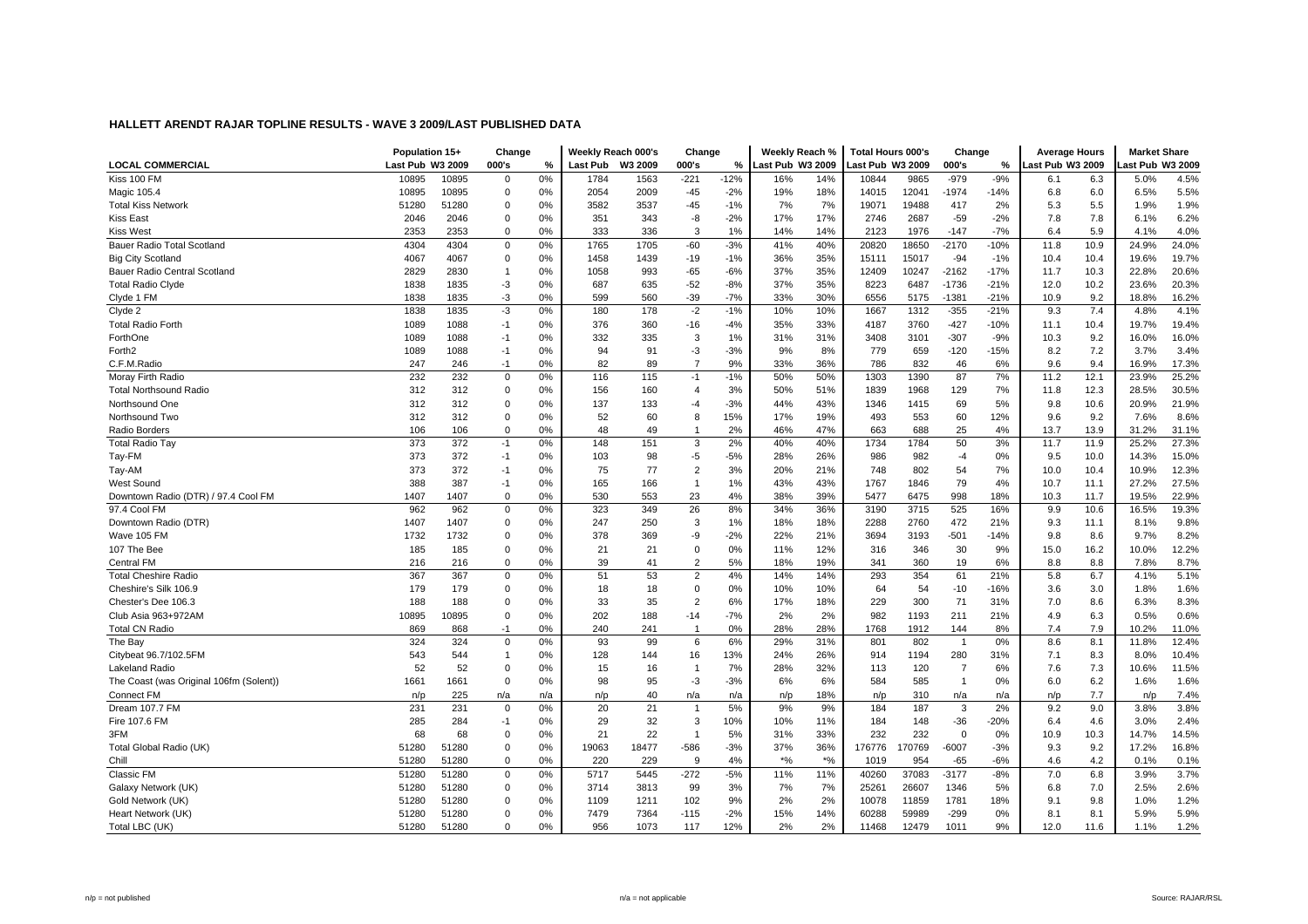|                                                  | Population 15+   |       | Change         |       | Weekly Reach 000's |         | Change         |        | Weekly Reach %          |       | Total Hours 000's |        | Change         |        | <b>Average Hours</b> |      | <b>Market Share</b> |       |
|--------------------------------------------------|------------------|-------|----------------|-------|--------------------|---------|----------------|--------|-------------------------|-------|-------------------|--------|----------------|--------|----------------------|------|---------------------|-------|
| <b>LOCAL COMMERCIAL</b>                          | Last Pub W3 2009 |       | 000's          | $\%$  | <b>Last Pub</b>    | W3 2009 | 000's          | %      | <b>Last Pub W3 2009</b> |       | Last Pub W3 2009  |        | 000's          | %      | Last Pub W3 2009     |      | ast Pub W3 2009     |       |
| Total XFM (UK)                                   | 51280            | 51280 | 0              | 0%    | 1004               | 934     | $-70$          | $-7%$  | 2%                      | 2%    | 4686              | 4410   | $-276$         | $-6%$  | 4.7                  | 4.7  | 0.5%                | 0.4%  |
| Global Radio London (ILR)                        | 10895            | 10895 | $\mathbf 0$    | 0%    | 4655               | 4626    | $-29$          | $-1%$  | 43%                     | 42%   | 44914             | 44849  | $-65$          | 0%     | 9.6                  | 9.7  | 20.8%               | 20.6% |
| Global Radio (ILR)                               | 42213            | 41743 | $-470$         | $-1%$ | 13751              | 13131   | $-620$         | $-5%$  | 33%                     | 31%   | 128349            | 123338 | $-5011$        | -4%    | 9.3                  | 9.4  | 15.2%               | 15.0% |
| Fun Radio                                        | 10895            | 10895 | $\mathbf 0$    | 0%    | 40                 | 46      | 6              | 15%    | $*$ %                   | $*$ % | 178               | 168    | $-10$          | $-6%$  | 4.4                  | 3.6  | 0.1%                | 0.1%  |
| Galaxy Network (ILR)                             | 26303            | 26303 | $\Omega$       | 0%    | 3209               | 3336    | 127            | 4%     | 12%                     | 13%   | 22704             | 23928  | 1224           | 5%     | 7.1                  | 7.2  | 4.4%                | 4.7%  |
| Choice FM London                                 | 10895            | 10895 | $\mathbf 0$    | 0%    | 499                | 573     | 74             | 15%    | 5%                      | 5%    | 2953              | 3532   | 579            | 20%    | 5.9                  | 6.2  | 1.4%                | 1.6%  |
| Galaxy Birmingham                                | 2098             | 2099  | $\overline{1}$ | 0%    | 385                | 349     | $-36$          | $-9%$  | 18%                     | 17%   | 2893              | 2414   | $-479$         | $-17%$ | 7.5                  | 6.9  | 6.9%                | 5.9%  |
| Galaxy Manchester                                | 2811             | 2811  | $\mathbf 0$    | 0%    | 465                | 463     | $-2$           | 0%     | 17%                     | 16%   | 3675              | 3374   | $-301$         | $-8%$  | 7.9                  | 7.3  | 6.9%                | 6.6%  |
| Galaxy North East                                | 2191             | 2192  | $\mathbf{1}$   | 0%    | 503                | 533     | 30             | 6%     | 23%                     | 24%   | 3725              | 4047   | 322            | 9%     | 7.4                  | 7.6  | 9.3%                | 10.2% |
| Galaxy Scotland (was XFM Scotland)               | 2712             | 2711  | $-1$           | 0%    | 209                | 250     | 41             | 20%    | 8%                      | 9%    | 1401              | 1636   | 235            | 17%    | 6.7                  | 6.5  | 2.7%                | 3.4%  |
| Galaxy Scotland (East) (was XFM Scotland (East)) | 1186             | 1186  | $\mathbf 0$    | 0%    | 106                | 123     | 17             | 16%    | 9%                      | 10%   | 727               | 828    | 101            | 14%    | 6.9                  | 6.7  | 3.1%                | 3.9%  |
| Galaxy Scotland (West) (was XFM Scotland (West)) | 1703             | 1704  | $\mathbf{1}$   | 0%    | 131                | 151     | 20             | 15%    | 8%                      | 9%    | 859               | 942    | 83             | 10%    | 6.5                  | 6.2  | 2.6%                | 3.2%  |
| Galaxy South Coast (was 103.2 Power FM)          | 1133             | 1133  | $\mathbf 0$    | 0%    | 160                | 190     | 30             | 19%    | 14%                     | 17%   | 1037              | 1254   | 217            | 21%    | 6.5                  | 6.6  | 4.1%                | 4.9%  |
| Galaxy Yorkshire                                 | 4462             | 4462  | 0              | 0%    | 993                | 1014    | 21             | 2%     | 22%                     | 23%   | 7174              | 7841   | 667            | 9%     | 7.2                  | 7.7  | 8.5%                | 9.1%  |
| Gold Network (ILR)                               | 29182            | 29182 | 0              | 0%    | 974                | 1044    | 70             | 7%     | 3%                      | 4%    | 9048              | 10582  | 1534           | 17%    | 9.3                  | 10.1 | 1.5%                | 1.8%  |
| <b>Gold Bedford</b>                              | 605              | 605   | $\mathbf 0$    | 0%    | 22                 | 27      | 5              | 23%    | 4%                      | 4%    | 191               | 193    | $\overline{2}$ | 1%     | 8.5                  | 7.2  | 1.7%                | 1.7%  |
| Gold Berkshire/North Hampshire                   | 740              | 741   | $\overline{1}$ | 0%    | 26                 | 26      | $\mathbf 0$    | 0%     | 3%                      | 3%    | 222               | 180    | $-42$          | $-19%$ | 8.6                  | 7.0  | 1.5%                | 1.3%  |
| Gold Birmingham                                  | 2055             | 2055  | $\mathbf 0$    | 0%    | 55                 | 75      | 20             | 36%    | 3%                      | 4%    | 396               | 526    | 130            | 33%    | 7.2                  | 7.1  | 0.9%                | 1.3%  |
| Gold Bristol/Bath/Wiltshire                      | 1349             | 1350  | $\mathbf{1}$   | 0%    | 60                 | 64      | $\overline{4}$ | 7%     | 4%                      | 5%    | 676               | 812    | 136            | 20%    | 11.3                 | 12.7 | 2.3%                | 2.9%  |
| <b>Gold Coventry</b>                             | 653              | 653   | $\mathbf 0$    | 0%    | 26                 | 29      | 3              | 12%    | 4%                      | 4%    | 257               | 178    | $-79$          | $-31%$ | 9.7                  | 6.2  | 2.0%                | 1.5%  |
| <b>Gold Crawley</b>                              | 374              | 373   | $-1$           | 0%    | $\overline{4}$     | 5       | $\mathbf{1}$   | 25%    | 1%                      | 1%    | 83                | 89     | 6              | 7%     | 21.7                 | 16.7 | 1.1%                | 1.1%  |
| <b>Gold Derby</b>                                | 454              | 455   | $\overline{1}$ | 0%    | 18                 | 18      | $\mathbf 0$    | 0%     | 4%                      | 4%    | 208               | 189    | $-19$          | $-9%$  | 11.5                 | 10.8 | 2.4%                | 2.1%  |
| Gold Devon                                       | 540              | 541   | $\mathbf{1}$   | 0%    | 5                  | 6       | $\mathbf{1}$   | 20%    | 1%                      | 1%    | 56                | 74     | 18             | 32%    | 11.5                 | 13.0 | 0.5%                | 0.6%  |
| <b>Gold Dorset</b>                               | 606              | 605   | -1             | 0%    | 26                 | 26      | $\mathbf 0$    | 0%     | 4%                      | 4%    | 142               | 80     | $-62$          | $-44%$ | 5.5                  | 3.1  | 1.1%                | 0.6%  |
| <b>Gold Essex</b>                                | 1228             | 1227  | $-1$           | 0%    | 42                 | 41      | $-1$           | $-2%$  | 3%                      | 3%    | 595               | 588    | $-7$           | $-1%$  | 14.3                 | 14.5 | 2.2%                | 2.1%  |
| <b>Gold Gloucester</b>                           | 407              | 407   | $\mathsf 0$    | 0%    | 10                 | 17      | $\overline{7}$ | 70%    | 2%                      | 4%    | 106               | 263    | 157            | 148%   | 10.9                 | 15.6 | 1.2%                | 3.0%  |
| Gold Hampshire                                   | 1133             | 1133  | $\mathbf 0$    | 0%    | 50                 | 60      | 10             | 20%    | 4%                      | 5%    | 392               | 631    | 239            | 61%    | 7.8                  | 10.6 | 1.6%                | 2.4%  |
| <b>Gold Kent</b>                                 | 1166             | 1166  | $\Omega$       | 0%    | 32                 | 26      | $-6$           | $-19%$ | 3%                      | 2%    | 212               | 242    | 30             | 14%    | 6.6                  | 9.4  | 0.8%                | 0.9%  |
| Gold London                                      | 10895            | 10895 | 0              | 0%    | 372                | 352     | $-20$          | $-5%$  | 3%                      | 3%    | 3798              | 3571   | $-227$         | $-6%$  | 10.2                 | 10.1 | 1.8%                | 1.6%  |
| Gold Luton                                       | 1043             | 1043  | $\mathbf 0$    | 0%    | 36                 | 37      | $\mathbf{1}$   | 3%     | 3%                      | 4%    | 425               | 407    | $-18$          | $-4%$  | 11.7                 | 10.9 | 2.1%                | 2.0%  |
| <b>Gold Manchester</b>                           | 2394             | 2393  | $-1$           | 0%    | 46                 | 44      | $-2$           | $-4%$  | 2%                      | 2%    | 443               | 451    | 8              | 2%     | 9.7                  | 10.4 | 1.0%                | 1.0%  |
| Gold Norfolk/Suffolk                             | 1158             | 1158  | 0              | 0%    | 45                 | 57      | 12             | 27%    | 4%                      | 5%    | 552               | 759    | 207            | 38%    | 12.4                 | 13.4 | 2.2%                | 3.1%  |
| <b>Gold Norfolk</b>                              | 647              | 647   | $\mathbf 0$    | 0%    | 27                 | 36      | 9              | 33%    | 4%                      | 5%    | 276               | 411    | 135            | 49%    | 10.1                 | 11.5 | 2.0%                | 3.0%  |
| <b>Gold Suffolk</b>                              | 517              | 516   | $-1$           | 0%    | 17                 | 22      | 5              | 29%    | 3%                      | 4%    | 276               | 356    | 80             | 29%    | 16.1                 | 16.5 | 2.5%                | 3.4%  |
| Gold North Wales/Cheshire                        | 384              | 384   | $\Omega$       | 0%    | 12                 | 9       | $-3$           | $-25%$ | 3%                      | 2%    | 111               | 76     | $-35$          | $-32%$ | 9.4                  | 8.4  | 1.5%                | 1.0%  |
| <b>Gold Northampton</b>                          | 548              | 548   | $\mathbf 0$    | 0%    | 14                 | 17      | 3              | 21%    | 3%                      | 3%    | 163               | 220    | 57             | 35%    | 11.3                 | 12.9 | 1.5%                | 2.0%  |
| <b>Gold Nottingham</b>                           | 1150             | 1151  | $\mathbf{1}$   | 0%    | 40                 | 41      | $\mathbf{1}$   | 3%     | 3%                      | 4%    | 367               | 449    | 82             | 22%    | 9.2                  | 11.0 | 1.5%                | 1.9%  |
| Gold Peterborough                                | 584              | 582   | $-2$           | 0%    | 34                 | 40      | 6              | 18%    | 6%                      | 7%    | 452               | 527    | 75             | 17%    | 13.4                 | 13.3 | 3.7%                | 4.3%  |
| <b>Gold Plymouth</b>                             | 339              | 339   | $\Omega$       | 0%    | 15                 | 15      | $\Omega$       | 0%     | 4%                      | 4%    | 94                | 108    | 14             | 15%    | 6.2                  | 7.1  | 1.3%                | 1.6%  |
| <b>Gold Sussex</b>                               | 1010             | 1010  | $\mathbf 0$    | 0%    | 37                 | 42      | 5              | 14%    | 4%                      | 4%    | 255               | 393    | 138            | 54%    | 6.9                  | 9.3  | 1.1%                | 1.8%  |
| Gold South East Wales                            | 980              | 979   | $-1$           | 0%    | 26                 | 25      | $-1$           | $-4%$  | 3%                      | 3%    | 395               | 253    | $-142$         | $-36%$ | 15.4                 | 10.3 | 1.8%                | 1.2%  |
| Gold Wolverhampton                               | 1298             | 1298  | $\mathbf 0$    | 0%    | 39                 | 47      | 8              | 21%    | 3%                      | 4%    | 316               | 358    | 42             | 13%    | 8.0                  | 7.6  | 1.2%                | 1.3%  |
| Heart Network (ILR)                              | 28242            | 28243 | -1             | 0%    | 7019               | 6842    | $-177$         | $-3%$  | 25%                     | 24%   | 57343             | 56798  | $-545$         | $-1%$  | 8.2                  | 8.3  | 9.9%                | 9.9%  |
| Heart 103 FM Anglesey and Gwynedd (was Champion) | 121              | 122   | $\overline{1}$ | 1%    | 32                 | 30      | $-2$           | $-6%$  | 27%                     | 25%   | 251               | 253    | $\overline{2}$ | 1%     | 7.8                  | 8.3  | 10.5%               | 10.4% |
| Heart 102.3 FM Dorset and New Forest (was 2CR)   | 606              | 605   | $-1$           | 0%    | 124                | 121     | $-3$           | $-2%$  | 21%                     | 20%   | 890               | 883    | $-7$           | $-1%$  | 7.2                  | 7.3  | 6.8%                | 6.6%  |
| Heart 96.9 FM Bedford (was 96.9 Chiltern FM)     | 397              | 397   | $\mathsf{O}$   | 0%    | 95                 | 101     | 6              | 6%     | 24%                     | 26%   | 753               | 865    | 112            | 15%    | 8.0                  | 8.5  | 10.3%               | 11.3% |
| Heart 97.6 FM Beds/Bucks (was 97.6 Chiltern FM)  | 751              | 751   | $\mathbf 0$    | 0%    | 190                | 203     | 13             | 7%     | 25%                     | 27%   | 1591              | 1716   | 125            | 8%     | 8.4                  | 8.5  | 11.1%               | 11.7% |
| Heart Berkshire and North Hants (was 2-Ten FM)   | 740              | 741   | 1              | 0%    | 212                | 207     | $-5$           | $-2%$  | 29%                     | 28%   | 1703              | 1505   | $-198$         | $-12%$ | 8.0                  | 7.3  | 11.7%               | 10.7% |
| Heart Bristol/Bath/Wiltshire (was GWR)           | 1349             | 1350  |                | 0%    | 426                | 419     | $-7$           | $-2%$  | 32%                     | 31%   | 4571              | 4038   | $-533$         | $-12%$ | 10.7                 | 9.6  | 15.8%               | 14.7% |
| Heart 103 FM Cambridgeshire (was Q103)           | 441              | 441   | $\Omega$       | 0%    | 111                | 116     | 5              | 5%     | 25%                     | 26%   | 1002              | 896    | $-106$         | $-11%$ | 9.0                  | 7.8  | 10.4%               | 9.8%  |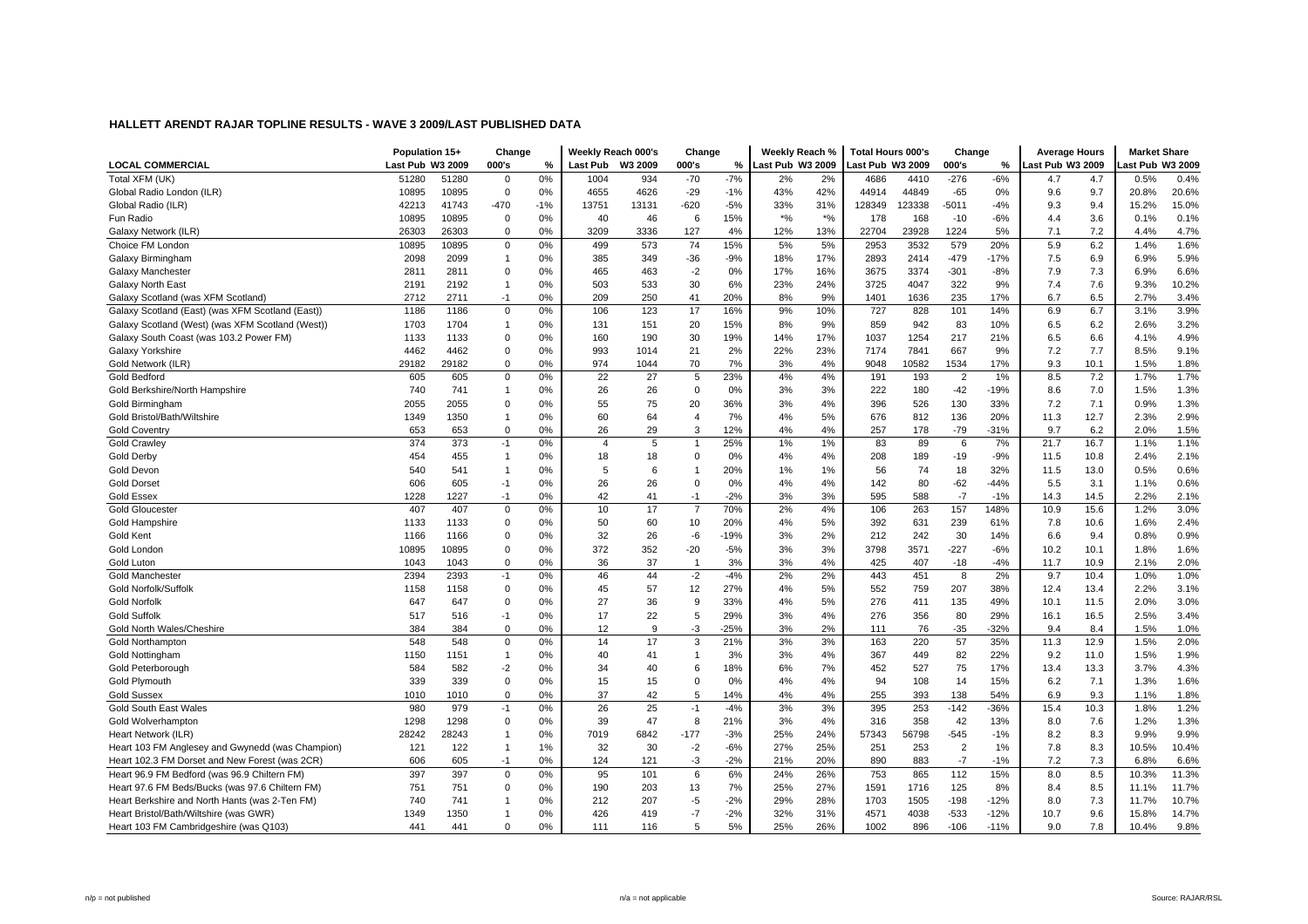|                                                              | Population 15+   |       | Change         |       | Weekly Reach 000's |      | Change         |        | Weekly Reach %   |     | <b>Total Hours 000's</b> |       | Change         |        | <b>Average Hours</b> |      | <b>Market Share</b> |       |
|--------------------------------------------------------------|------------------|-------|----------------|-------|--------------------|------|----------------|--------|------------------|-----|--------------------------|-------|----------------|--------|----------------------|------|---------------------|-------|
| <b>LOCAL COMMERCIAL</b>                                      | Last Pub W3 2009 |       | 000's          | %     | Last Pub W3 2009   |      | 000's          | ℅      | Last Pub W3 2009 |     | ast Pub W3 2009          |       | 000's          | %      | Last Pub W3 2009     |      | ast Pub W3 2009     |       |
| Heart 103.4 FM Cheshire and North East Wales (was Marcher So | 384              | 384   | $\mathbf 0$    | 0%    | 71                 | 68   | $-3$           | $-4%$  | 18%              | 18% | 610                      | 613   | 3              | 0%     | 8.6                  | 9.1  | 8.4%                | 8.2%  |
| <b>Heart Colchester/Suffolk</b>                              | 668              | 667   | $-1$           | 0%    | 189                | 197  | 8              | 4%     | 28%              | 30% | 1591                     | 1984  | 393            | 25%    | 8.4                  | 10.1 | 10.8%               | 14.4% |
| Heart Colchester (was SGR Colchester)                        | 191              | 191   | $\Omega$       | 0%    | 69                 | 71   | $\overline{2}$ | 3%     | 36%              | 37% | 536                      | 508   | $-28$          | $-5%$  | 7.8                  | 7.2  | 12.5%               | 11.8% |
| Heart Suffolk (was SGR FM)                                   | 517              | 516   | $-1$           | 0%    | 116                | 129  | 13             | 11%    | 23%              | 25% | 1035                     | 1407  | 372            | 36%    | 8.9                  | 10.9 | 9.4%                | 13.3% |
| Heart Devon Total (was Gemini)                               | 540              | 541   | $\mathbf{1}$   | 0%    | 156                | 159  | 3              | 2%     | 29%              | 29% | 1495                     | 1431  | $-64$          | $-4%$  | 9.6                  | 9.0  | 13.1%               | 12.3% |
| Heart 106 FM East Midlands                                   | 2154             | 2154  | $\Omega$       | 0%    | 383                | 367  | $-16$          | $-4%$  | 18%              | 17% | 2530                     | 2924  | 394            | 16%    | 6.6                  | 8.0  | 5.8%                | 6.8%  |
| Heart Exeter & East Devon (was Gemini)                       | 312              | 313   | $\overline{1}$ | 0%    | 93                 | 100  | $\overline{7}$ | 8%     | 30%              | 32% | 980                      | 898   | $-82$          | $-8%$  | 10.5                 | 9.0  | 14.3%               | 13.0% |
| Heart Torbay & South Devon (was Gemini)                      | 228              | 228   | $\mathbf 0$    | 0%    | 62                 | 59   | $-3$           | $-5%$  | 27%              | 26% | 515                      | 533   | 18             | 3%     | 8.3                  | 9.1  | 11.3%               | 11.2% |
| Heart Essex (was Essex FM)                                   | 1228             | 1227  | $-1$           | 0%    | 367                | 349  | $-18$          | $-5%$  | 30%              | 28% | 3377                     | 3349  | $-28$          | $-1%$  | 9.2                  | 9.6  | 12.5%               | 12.1% |
| Heart Gloucestershire (was Severn Sound)                     | 407              | 407   | $\mathbf 0$    | 0%    | 119                | 115  | $-4$           | $-3%$  | 29%              | 28% | 1073                     | 1080  | $\overline{7}$ | 1%     | 9.0                  | 9.4  | 12.0%               | 12.1% |
| Heart Hampshire and West Sussex (was Ocean)                  | 1022             | 1022  | $\mathbf 0$    | 0%    | 177                | 182  | 5              | 3%     | 17%              | 18% | 1284                     | 1557  | 273            | 21%    | 7.2                  | 8.5  | 5.7%                | 6.8%  |
| Heart Kent (was Invicta FM)                                  | 1166             | 1166  | $\Omega$       | 0%    | 408                | 392  | $-16$          | $-4%$  | 35%              | 34% | 3758                     | 3886  | 128            | 3%     | 9.2                  | 9.9  | 13.9%               | 14.6% |
| Heart 106.2 FM London                                        | 10895            | 10895 | $\Omega$       | 0%    | 1897               | 1893 | $-4$           | 0%     | 17%              | 17% | 11070                    | 10248 | $-822$         | $-7%$  | 5.8                  | 5.4  | 5.1%                | 4.7%  |
| Heart 103.3 FM Milton Keynes (was Horizon Radio)             | 231              | 231   | $\Omega$       | 0%    | 78                 | 76   | $-2$           | $-3%$  | 34%              | 33% | 639                      | 596   | $-43$          | $-7%$  | 8.2                  | 7.8  | 13.2%               | 12.7% |
| Heart 102.4 FM Norfolk (was Radio Broadland)                 | 647              | 647   | $\mathbf 0$    | 0%    | 203                | 185  | $-18$          | $-9%$  | 31%              | 29% | 2042                     | 1732  | $-310$         | $-15%$ | 10.0                 | 9.3  | 14.7%               | 12.5% |
| Heart 96.6 FM Northants (was Northants)                      | 548              | 548   | $\pmb{0}$      | 0%    | 155                | 165  | 10             | 6%     | 28%              | 30% | 1386                     | 1791  | 405            | 29%    | 9.0                  | 10.9 | 12.5%               | 16.6% |
| Heart North Devon (was Lantern FM)                           | 134              | 133   | $-1$           | $-1%$ | 46                 | 54   | 8              | 17%    | 35%              | 40% | 464                      | 553   | 89             | 19%    | 10.0                 | 10.3 | 15.9%               | 19.3% |
| Heart 96.3 FM North Wales Coast (was Coast)                  | 243              | 244   | $\overline{1}$ | 0%    | 47                 | 48   | $\mathbf{1}$   | 2%     | 19%              | 20% | 437                      | 415   | $-22$          | $-5%$  | 9.4                  | 8.7  | 8.4%                | 8.3%  |
| Heart Oxfordshire (was Fox FM)                               | 665              | 665   | $\Omega$       | 0%    | 164                | 165  | $\mathbf{1}$   | 1%     | 25%              | 25% | 1324                     | 1506  | 182            | 14%    | 8.1                  | 9.1  | 9.5%                | 10.9% |
| Heart 102.7 Peterborough (was Hereward)                      | 386              | 386   | $\Omega$       | 0%    | 108                | 114  | 6              | 6%     | 28%              | 30% | 1003                     | 1118  | 115            | 11%    | 9.2                  | 9.8  | 12.3%               | 13.5% |
| Heart Plymouth (was Plymouth Sound)                          | 339              | 339   | $\Omega$       | 0%    | 99                 | 99   | $\mathbf 0$    | 0%     | 29%              | 29% | 994                      | 903   | $-91$          | $-9%$  | 10.0                 | 9.1  | 13.8%               | 13.7% |
| Heart Somerset (was Orchard FM)                              | 342              | 343   | $\mathbf{1}$   | 0%    | 125                | 123  | $-2$           | $-2%$  | 37%              | 36% | 1107                     | 1361  | 254            | 23%    | 8.8                  | 11.1 | 13.7%               | 16.6% |
| <b>Heart South Hams</b>                                      | 66               | 66    | $\mathbf 0$    | 0%    | 13                 | 12   | $-1$           | $-8%$  | 20%              | 19% | 140                      | 113   | $-27$          | $-19%$ | 10.7                 | 9.2  | 10.5%               | 8.0%  |
| Heart Sussex (was Southern FM)                               | 1010             | 1010  | $\mathbf 0$    | 0%    | 285                | 294  | 9              | 3%     | 28%              | 29% | 2900                     | 2940  | 40             | 1%     | 10.2                 | 10.0 | 12.8%               | 13.7% |
| Heart 100.7 FM West Midlands                                 | 3547             | 3548  | $\overline{1}$ | 0%    | 838                | 791  | $-47$          | $-6%$  | 24%              | 22% | 6822                     | 6211  | $-611$         | $-9%$  | 8.1                  | 7.9  | 9.5%                | 9.0%  |
| Heart 97.1 FM Wirral (was The Buzz)                          | 438              | 439   | $\overline{1}$ | 0%    | 51                 | 46   | $-5$           | $-10%$ | 12%              | 11% | 270                      | 249   | $-21$          | $-8%$  | 5.3                  | 5.4  | 3.7%                | 3.4%  |
| The Hit Music Network (ILR)                                  | 17666            | 17666 | $\Omega$       | 0%    | 3711               | 3579 | $-132$         | $-4%$  | 21%              | 20% | 24984                    | 25687 | 703            | 3%     | 6.7                  | 7.2  | 7.1%                | 7.3%  |
| 95.8 Capital FM                                              | 10895            | 10895 | $\Omega$       | 0%    | 1952               | 1818 | $-134$         | $-7%$  | 18%              | 17% | 13408                    | 12113 | $-1295$        | $-10%$ | 6.9                  | 6.7  | 6.2%                | 5.6%  |
| Beacon Radio                                                 | 1298             | 1298  | $\mathbf 0$    | 0%    | 245                | 224  | $-21$          | $-9%$  | 19%              | 17% | 1960                     | 1691  | $-269$         | $-14%$ | 8.0                  | 7.5  | 7.2%                | 6.4%  |
| 96.4 BRMB                                                    | 2055             | 2055  | $\mathbf 0$    | 0%    | 409                | 343  | $-66$          | $-16%$ | 20%              | 17% | 1999                     | 1925  | $-74$          | $-4%$  | 4.9                  | 5.6  | 4.8%                | 4.9%  |
| 105.4 Leicester Sound FM                                     | 616              | 617   | $\overline{1}$ | 0%    | 111                | 108  | $-3$           | $-3%$  | 18%              | 18% | 757                      | 744   | $-13$          | $-2%$  | 6.8                  | 6.9  | 6.7%                | 6.2%  |
| Mercia                                                       | 653              | 653   | $\mathbf 0$    | 0%    | 159                | 140  | $-19$          | $-12%$ | 24%              | 21% | 1251                     | 1101  | $-150$         | $-12%$ | 7.9                  | 7.9  | 9.7%                | 9.0%  |
| Mercury FM (Herts)                                           | 330              | 330   | $\Omega$       | 0%    | 34                 | 33   | $-1$           | $-3%$  | 10%              | 10% | 215                      | 203   | $-12$          | $-6%$  | 6.4                  | 6.1  | 3.1%                | 2.9%  |
| Mercury FM (Surrey & Sussex)                                 | 374              | 373   | $-1$           | 0%    | 84                 | 85   | $\mathbf{1}$   | 1%     | 22%              | 23% | 562                      | 541   | $-21$          | $-4%$  | 6.7                  | 6.4  | 7.2%                | 6.9%  |
| RAM FM                                                       | 454              | 455   | $\overline{1}$ | 0%    | 92                 | 94   | $\overline{2}$ | 2%     | 20%              | 21% | 670                      | 710   | 40             | 6%     | 7.2                  | 7.5  | 7.8%                | 7.9%  |
| Red Dragon                                                   | 980              | 979   | $-1$           | 0%    | 285                | 294  | 9              | 3%     | 29%              | 30% | 2316                     | 2474  | 158            | 7%     | 8.1                  | 8.4  | 10.8%               | 12.0% |
| 96 Trent FM                                                  | 1150             | 1151  | $\overline{1}$ | 0%    | 352                | 337  | $-15$          | $-4%$  | 31%              | 29% | 2836                     | 2855  | 19             | 1%     | 8.1                  | 8.5  | 11.6%               | 12.0% |
| Wyvern FM                                                    | 496              | 496   | $\Omega$       | 0%    | 101                | 97   | $-4$           | $-4%$  | 20%              | 20% | 757                      | 770   | 13             | 2%     | 7.5                  | 7.9  | 7.5%                | 8.0%  |
| LBC (ILR) - was Total LBC (ILR)                              | 10895            | 10895 | $\Omega$       | 0%    | 947                | 1045 | 98             | 10%    | 9%               | 10% | 11200                    | 12685 | 1485           | 13%    | 11.8                 | 12.1 | 5.2%                | 5.8%  |
| LBC 97.3                                                     | 10895            | 10895 | $\Omega$       | 0%    | 787                | 907  | 120            | 15%    | 7%               | 8%  | 9873                     | 10459 | 586            | 6%     | 12.5                 | 11.5 | 4.6%                | 4.8%  |
| LBC News 1152                                                | 10895            | 10895 | $\mathbf 0$    | 0%    | 308                | 378  | 70             | 23%    | 3%               | 3%  | 1327                     | 2225  | 898            | 68%    | 4.3                  | 5.9  | 0.6%                | 1.0%  |
| XFM (ILR)                                                    | 13706            | 13706 | $\Omega$       | 0%    | 727                | 714  | $-13$          | $-2%$  | 5%               | 5%  | 3224                     | 3413  | 189            | 6%     | 4.4                  | 4.8  | 1.2%                | 1.3%  |
| <b>XFM 104.9</b>                                             | 10895            | 10895 | $\mathbf 0$    | 0%    | 549                | 546  | $-3$           | $-1%$  | 5%               | 5%  | 2485                     | 2700  | 215            | 9%     | 4.5                  | 4.9  | 1.2%                | 1.2%  |
| <b>XFM Manchester</b>                                        | 2811             | 2811  | $\Omega$       | 0%    | 174                | 166  | -8             | $-5%$  | 6%               | 6%  | 733                      | 832   | 99             | 14%    | 4.2                  | 5.0  | 1.4%                | 1.6%  |
| <b>Total GMG Radio</b>                                       | 51280            | 51280 | $\Omega$       | 0%    | 5023               | 5016 | $-7$           | 0%     | 10%              | 10% | 45132                    | 45173 | 41             | 0%     | 9.0                  | 9.0  | 4.4%                | 4.4%  |
| <b>GMG Radio North West Total</b>                            | 525'             | 5251  | $\Omega$       | 0%    | 1109               | 1117 | 8              | 1%     | 21%              | 21% | 10012                    | 10212 | 200            | 2%     | 9.0                  | 9.1  | 10.2%               | 10.7% |
| <b>GMG Radio North West Regional</b>                         | 5212             | 5214  | $\overline{2}$ | 0%    | 1015               | 1025 | 10             | 1%     | 19%              | 20% | 8775                     | 9059  | 284            | 3%     | 8.6                  | 8.8  | 9.0%                | 9.6%  |
| <b>GMG Radio North East</b>                                  | 2216             | 2215  | $-1$           | 0%    | 580                | 529  | $-51$          | $-9%$  | 26%              | 24% | 5490                     | 4813  | $-677$         | $-12%$ | 9.5                  | 9.1  | 13.5%               | 12.0% |
| <b>GMG Radio Scotland</b>                                    | 2874             | 2874  | $\Omega$       | 0%    | 896                | 864  | $-32$          | $-4%$  | 31%              | 30% | 10786                    | 9445  | $-1341$        | $-12%$ | 12.0                 | 10.9 | 19.5%               | 18.7% |
| <b>Total Real Radio</b>                                      | 51280            | 51280 | $\Omega$       | 0%    | 2434               | 2396 | $-38$          | $-2%$  | 5%               | 5%  | 21399                    | 21800 | 401            | 2%     | 8.8                  | 9.1  | 2.1%                | 2.1%  |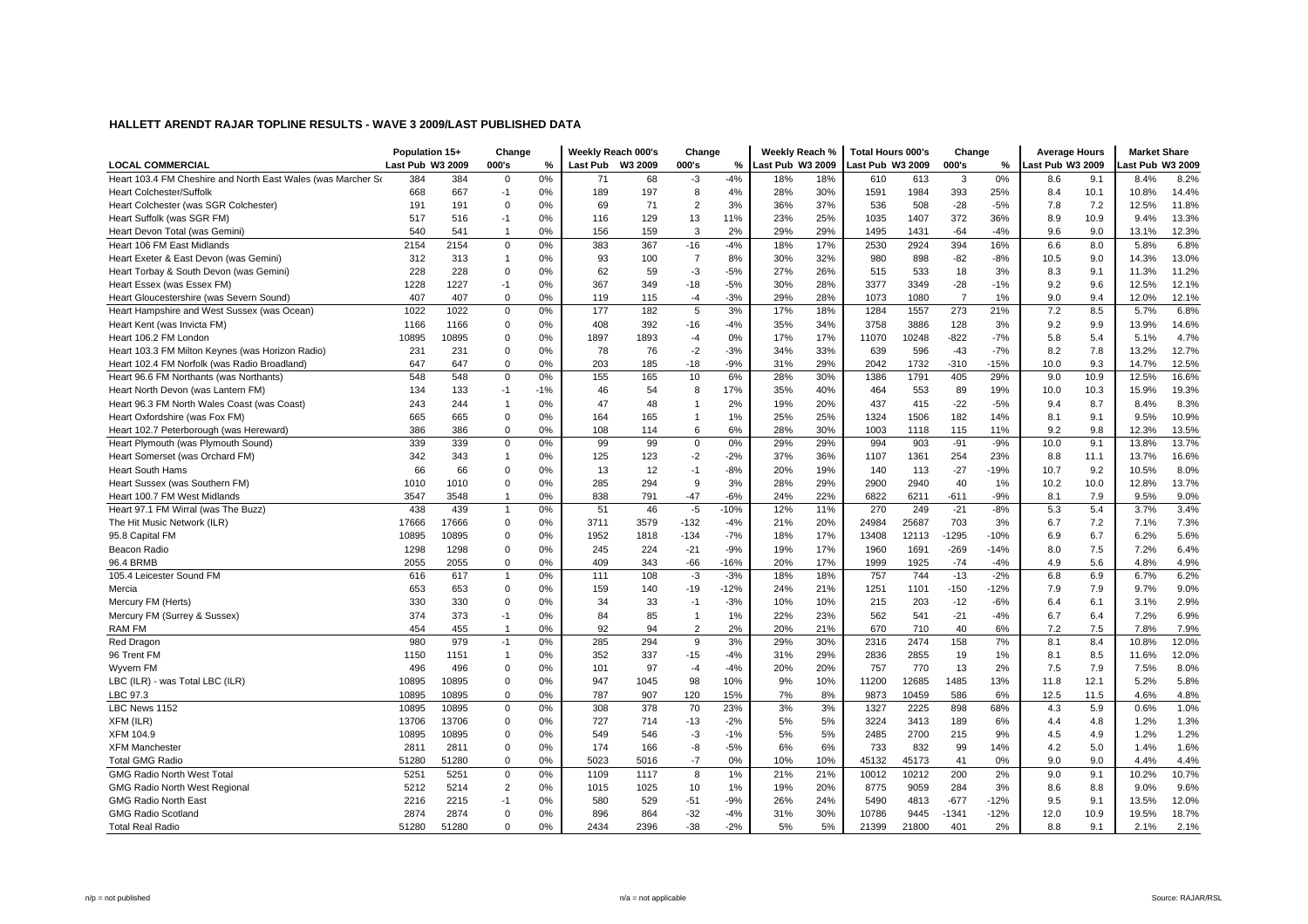|                                               | Population 15+   |       | Change         |        |                 | Weekly Reach 000's | Change         |        | Weekly Reach %   |     | <b>Total Hours 000's</b> |       | Change         |        | <b>Average Hours</b> |      | <b>Market Share</b> |       |
|-----------------------------------------------|------------------|-------|----------------|--------|-----------------|--------------------|----------------|--------|------------------|-----|--------------------------|-------|----------------|--------|----------------------|------|---------------------|-------|
| <b>LOCAL COMMERCIAL</b>                       | Last Pub W3 2009 |       | 000's          | %      | <b>Last Pub</b> | W3 2009            | 000's          | %      | Last Pub W3 2009 |     | Last Pub W3 2009         |       | 000's          | ℅      | Last Pub W3 2009     |      | ast Pub W3 2009     |       |
| Real Radio (ILR Network)                      | 14716            | 14716 | $\mathbf 0$    | 0%     | 2229            | 2184               | $-45$          | $-2%$  | 15%              | 15% | 20427                    | 19747 | $-680$         | $-3%$  | 9.2                  | 9.0  | 7.3%                | 7.3%  |
| Real Radio (North East) - (was Century Radio) | 2216             | 2215  | $-1$           | 0%     | 359             | 309                | $-50$          | $-14%$ | 16%              | 14% | 2719                     | 1988  | $-731$         | $-27%$ | 7.6                  | 6.4  | 6.7%                | 4.9%  |
| Real Radio (North West) - (was Century Radio) | 5212             | 5214  | $\overline{c}$ | 0%     | 455             | 450                | $-5$           | $-1%$  | 9%               | 9%  | 3633                     | 4100  | 467            | 13%    | 8.0                  | 9.1  | 3.7%                | 4.3%  |
| Real Radio (Scotland)                         | 2689             | 2687  | $-2$           | 0%     | 704             | 693                | $-11$          | $-2%$  | 26%              | 26% | 7781                     | 7157  | $-624$         | $-8%$  | 11.1                 | 10.3 | 14.9%               | 15.2% |
| Real Radio (Wales)                            | 1781             | 1781  | $\Omega$       | 0%     | 399             | 427                | 28             | 7%     | 22%              | 24% | 4064                     | 3856  | $-208$         | $-5%$  | 10.2                 | 9.0  | 10.6%               | 10.4% |
| Real Radio (Yorkshire)                        | 2819             | 2819  | $\Omega$       | 0%     | 312             | 304                | -8             | $-3%$  | 11%              | 11% | 2230                     | 2646  | 416            | 19%    | 7.1                  | 8.7  | 4.4%                | 5.3%  |
| 96.3 Rock Radio                               | 811              | 812   | $\overline{1}$ | 0%     | 46              | 56                 | 10             | 22%    | 6%               | 7%  | 542                      | 464   | $-78$          | $-14%$ | 11.8                 | 8.3  | 3.6%                | 3.3%  |
| 106.1 Rock Radio                              | 2254             | 2254  | $\mathbf 0$    | 0%     | 117             | 119                | $\overline{2}$ | 2%     | 5%               | 5%  | 1236                     | 1152  | $-84$          | $-7%$  | 10.6                 | 9.6  | 2.9%                | 2.8%  |
| <b>Total Smooth Radio</b>                     | 51280            | 51280 | $\mathbf 0$    | 0%     | 2760            | 2804               | 44             | 2%     | 5%               | 5%  | 21955                    | 21756 | $-199$         | $-1%$  | 8.0                  | 7.8  | 2.1%                | 2.1%  |
| Smooth Radio (ILR Network)                    | 25858            | 25859 | -1             | 0%     | 2409            | 2444               | 35             | 1%     | 9%               | 9%  | 19954                    | 19756 | -198           | $-1%$  | 8.3                  | 8.1  | 4.0%                | 4.0%  |
| Smooth Radio Midlands                         | 5652             | 5652  | 0              | 0%     | 640             | 659                | 19             | 3%     | 11%              | 12% | 6429                     | 6656  | 227            | 4%     | 10.1                 | 10.1 | 5.6%                | 6.0%  |
| Smooth Radio (East Midlands)                  | 2145             | 2146  | $\mathbf{1}$   | 0%     | 272             | 278                | 6              | 2%     | 13%              | 13% | 2621                     | 2874  | 253            | 10%    | 9.6                  | 10.3 | 6.0%                | 6.6%  |
| Smooth Radio (West Midlands)                  | 3547             | 3548  | $\mathbf{1}$   | 0%     | 368             | 381                | 13             | 4%     | 10%              | 11% | 3808                     | 3782  | $-26$          | $-1%$  | 10.4                 | 9.9  | 5.3%                | 5.5%  |
| Smooth Radio (Glasgow)                        | 1883             | 1882  | $-1$           | 0%     | 218             | 202                | $-16$          | $-7%$  | 12%              | 11% | 2463                     | 1824  | $-639$         | $-26%$ | 11.3                 | 9.0  | 6.8%                | 5.5%  |
| Smooth Radio (London)                         | 10895            | 10895 | $\mathbf 0$    | 0%     | 615             | 583                | $-32$          | $-5%$  | 6%               | 5%  | 2920                     | 3985  | 1065           | 36%    | 4.7                  | 6.8  | 1.4%                | 1.8%  |
| Smooth Radio (North East)                     | 2216             | 2215  | $-1$           | 0%     | 298             | 307                | 9              | 3%     | 13%              | 14% | 2771                     | 2825  | 54             | 2%     | 9.3                  | 9.2  | 6.8%                | 7.0%  |
| Smooth Radio (North West)                     | 5212             | 5214  | $\overline{2}$ | 0%     | 668             | 686                | 18             | 3%     | 13%              | 13% | 5142                     | 4960  | $-182$         | -4%    | 7.7                  | 7.2  | 5.3%                | 5.2%  |
| Imagine FM                                    | 375              | 375   | $\Omega$       | 0%     | 35              | 31                 | $-4$           | $-11%$ | 9%               | 8%  | 196                      | 174   | $-22$          | $-11%$ | 5.7                  | 5.5  | 2.7%                | 2.5%  |
| <b>IOW Radio</b>                              | 120              | 120   | $\Omega$       | 0%     | 33              | 32                 | $-1$           | $-3%$  | 28%              | 27% | 290                      | 291   | $\overline{1}$ | 0%     | 8.7                  | 9.0  | 12.1%               | 11.2% |
| JACKfm Oxfordshire                            | 417              | 418   | -1             | 0%     | 53              | 60                 | $\overline{7}$ | 13%    | 13%              | 14% | 409                      | 433   | 24             | 6%     | 7.8                  | 7.2  | 4.8%                | 5.2%  |
| 106 JACKfm                                    | 417              | 418   | $\overline{1}$ | 0%     | 44              | 49                 | 5              | 11%    | 11%              | 12% | 273                      | 304   | 31             | 11%    | 6.2                  | 6.2  | 3.2%                | 3.6%  |
| Oxford's FM107.9                              | 417              | 418   | $\mathbf{1}$   | 0%     | 14              | 16                 | $\overline{2}$ | 14%    | 3%               | 4%  | 137                      | 129   | -8             | $-6%$  | 9.9                  | 8.2  | 1.6%                | 1.5%  |
| Kingdom FM                                    | 293              | 293   | 0              | 0%     | 69              | 69                 | $\pmb{0}$      | 0%     | 24%              | 23% | 499                      | 537   | 38             | 8%     | 7.2                  | 7.8  | 8.8%                | 10.7% |
| kmfm Group                                    | 988              | 988   | $\mathbf 0$    | 0%     | 162             | 159                | $-3$           | $-2%$  | 16%              | 16% | 1420                     | 1287  | $-133$         | $-9%$  | 8.8                  | 8.1  | 6.3%                | 5.6%  |
| kmfm East                                     | 472              | 472   | $\Omega$       | 0%     | 99              | 93                 | -6             | $-6%$  | 21%              | 20% | 1005                     | 873   | $-132$         | $-13%$ | 10.2                 | 9.4  | 9.3%                | 7.9%  |
| kmfm West                                     | 517              | 516   | $-1$           | 0%     | 63              | 63                 | $\mathbf 0$    | 0%     | 12%              | 12% | 415                      | 365   | $-50$          | $-12%$ | 6.6                  | 5.8  | 3.5%                | 3.1%  |
| Lincs FM Group                                | 2669             | 2669  | $\Omega$       | 0%     | 689             | 668                | $-21$          | $-3%$  | 26%              | 25% | 7247                     | 6897  | $-350$         | $-5%$  | 10.5                 | 10.3 | 13.6%               | 13.0% |
| Lincs FM 102.2                                | 905              | 904   | $-1$           | 0%     | 379             | 342                | $-37$          | $-10%$ | 42%              | 38% | 4270                     | 4053  | $-217$         | $-5%$  | 11.3                 | 11.9 | 23.7%               | 22.3% |
| Oak FM                                        | 313              | 313   | $\mathbf 0$    | 0%     | 32              | 39                 | $\overline{7}$ | 22%    | 10%              | 12% | 320                      | 335   | 15             | 5%     | 9.9                  | 8.6  | 5.1%                | 5.4%  |
| White Rose Radio Network (Lincs FM Group)     | 1468             | 1468  | $\Omega$       | 0%     | 287             | 284                | $-3$           | $-1%$  | 20%              | 19% | 2729                     | 2652  | $-77$          | $-3%$  | 9.5                  | 9.3  | 9.3%                | 9.0%  |
| Dearne FM                                     | 228              | 228   | $\Omega$       | 0%     | 59              | 54                 | $-5$           | $-8%$  | 26%              | 24% | 666                      | 579   | $-87$          | $-13%$ | 11.2                 | 10.6 | 14.8%               | 12.9% |
| <b>KCFM 99.8</b>                              | 428              | 428   | $\Omega$       | 0%     | 71              | 66                 | $-5$           | $-7%$  | 17%              | 15% | 629                      | 539   | $-90$          | $-14%$ | 8.8                  | 8.2  | 6.2%                | 5.4%  |
| <b>Ridings FM</b>                             | 295              | 295   | $\Omega$       | 0%     | 39              | 45                 | 6              | 15%    | 13%              | 15% | 315                      | 309   | -6             | $-2%$  | 8.0                  | 6.9  | 6.5%                | 6.3%  |
| Rother FM                                     | 207              | 207   | $\Omega$       | 0%     | 34              | 31                 | $-3$           | $-9%$  | 17%              | 15% | 359                      | 359   | $\mathbf 0$    | 0%     | 10.4                 | 11.4 | 9.1%                | 9.4%  |
| Trax FM                                       | 365              | 365   | $\Omega$       | 0%     | 93              | 89                 | $-4$           | $-4%$  | 25%              | 24% | 923                      | 866   | $-57$          | $-6%$  | 9.9                  | 9.8  | 12.3%               | 11.8% |
| Lite FM                                       | n/p              | 185   | n/a            | n/a    | n/p             | 25                 | n/a            | n/a    | n/p              | 13% | n/p                      | 119   | n/a            | n/a    | n/p                  | 4.8  | n/p                 | 3.0%  |
| The Local Radio Company Group Total           | 2742             | 2356  | $-386$         | $-14%$ | 610             | 529                | $-81$          | $-13%$ | 22%              | 22% | 4665                     | 4074  | $-591$         | $-13%$ | 7.7                  | 7.7  | 8.4%                | 8.6%  |
| Alpha 103.2                                   | 143              | 143   | $\mathbf 0$    | 0%     | 20              | 22                 | $\overline{2}$ | 10%    | 14%              | 15% | 111                      | 147   | 36             | 32%    | 5.6                  | 6.7  | 4.3%                | 5.9%  |
| 2BR                                           | 194              | 194   | $\Omega$       | 0%     | 48              | 47                 | $-1$           | $-2%$  | 25%              | 24% | 385                      | 395   | 10             | 3%     | 8.0                  | 8.4  | 11.5%               | 13.2% |
| Durham FM                                     | 208              | 207   | $-1$           | 0%     | 30              | 31                 | $\overline{1}$ | 3%     | 14%              | 15% | 176                      | 216   | 40             | 23%    | 5.9                  | 6.9  | 5.0%                | 6.1%  |
| Minster FM                                    | 336              | 335   | $-1$           | 0%     | 73              | 73                 | $\mathbf 0$    | 0%     | 22%              | 22% | 528                      | 555   | 27             | 5%     | 7.2                  | 7.6  | 8.6%                | 8.7%  |
| Mix 96                                        | 122              | 122   | $\Omega$       | 0%     | 37              | 39                 | $\overline{2}$ | 5%     | 30%              | 32% | 232                      | 235   | $\mathbf{3}$   | 1%     | 6.3                  | 6.1  | 9.1%                | 9.0%  |
| 107.4 The Quay                                | 376              | 376   | $\mathbf 0$    | 0%     | 48              | 51                 | 3              | 6%     | 13%              | 14% | 205                      | 228   | 23             | 11%    | 4.3                  | 4.5  | 2.3%                | 2.7%  |
| Spire FM                                      | 113              | 113   | $\Omega$       | 0%     | 43              | 42                 | $-1$           | $-2%$  | 38%              | 37% | 494                      | 516   | 22             | 4%     | 11.6                 | 12.3 | 19.3%               | 19.3% |
| Spirit FM                                     | 209              | 209   | $\Omega$       | 0%     | 43              | 43                 | $\mathbf 0$    | 0%     | 21%              | 20% | 372                      | 369   | $-3$           | $-1%$  | 8.6                  | 8.6  | 7.8%                | 7.7%  |
| 97.2 Stray FM                                 | 147              | 146   | $-1$           | $-1%$  | 49              | 48                 | $-1$           | $-2%$  | 33%              | 33% | 331                      | 330   | $-1$           | 0%     | 6.8                  | 6.9  | 10.7%               | 10.5% |
| Sun FM                                        | 271              | 271   | $\Omega$       | 0%     | 62              | 59                 | $-3$           | $-5%$  | 23%              | 22% | 530                      | 484   | $-46$          | $-9%$  | 8.5                  | 8.1  | 10.2%               | 9.3%  |
| <b>Wessex FM</b>                              | 122              | 122   | $\Omega$       | 0%     | 41              | 38                 | $-3$           | $-7%$  | 33%              | 31% | 297                      | 285   | $-12$          | $-4%$  | 7.3                  | 7.6  | 11.9%               | 11.0% |
| Yorkshire Coast Radio                         | 118              | 118   | $\Omega$       | 0%     | 37              | 36                 | $-1$           | $-3%$  | 32%              | 30% | 318                      | 313   | $-5$           | $-2%$  | 8.5                  | 8.8  | 12.6%               | 12.6% |
| Radio Mansfield 103.2                         | 155              | 154   | $-1$           | $-1%$  | 39              | 41                 | 2              | 5%     | 25%              | 27% | 357                      | 384   | 27             | 8%     | 9.3                  | 9.2  | 10.9%               | 11.9% |
|                                               |                  |       |                |        |                 |                    |                |        |                  |     |                          |       |                |        |                      |      |                     |       |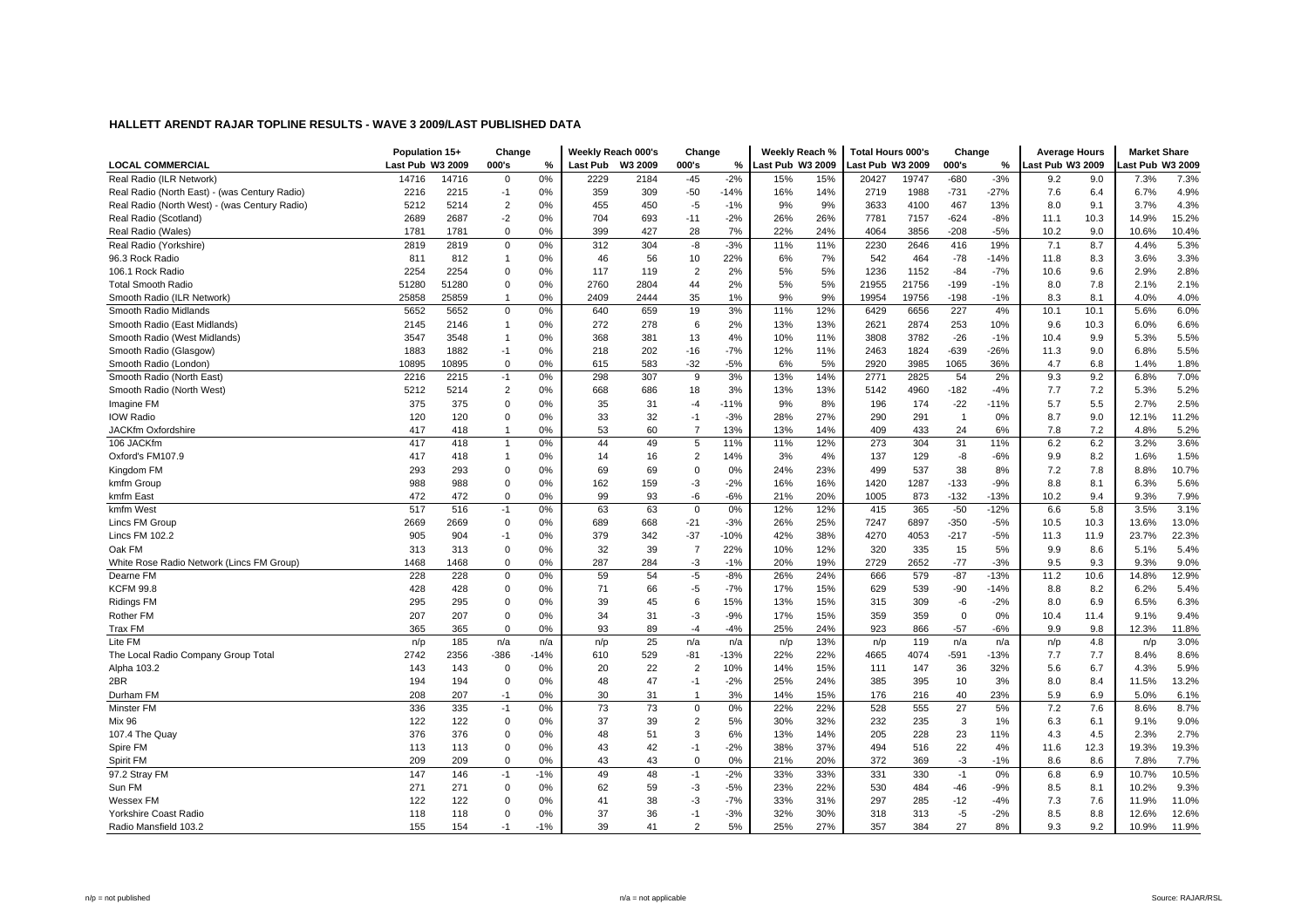|                                                | Population 15+   |       | Change         |        |                 | Weekly Reach 000's | Change         |        | Weekly Reach %   |     | <b>Total Hours 000's</b> |      | Change         |        | <b>Average Hours</b> |      | <b>Market Share</b> |       |
|------------------------------------------------|------------------|-------|----------------|--------|-----------------|--------------------|----------------|--------|------------------|-----|--------------------------|------|----------------|--------|----------------------|------|---------------------|-------|
| <b>LOCAL COMMERCIAL</b>                        | Last Pub W3 2009 |       | 000's          | %      | <b>Last Pub</b> | W3 2009            | 000's          | %      | Last Pub W3 2009 |     | ast Pub W3 2009          |      | 000's          | %      | ast Pub W3 2009.     |      | ast Pub W3 2009     |       |
| Manx Radio                                     | 68               | 68    | $\Omega$       | 0%     | 35              | 36                 |                | 3%     | 52%              | 54% | 452                      | 449  | $-3$           | $-1%$  | 12.9                 | 12.3 | 28.7%               | 28.2% |
| <b>Midwest Radio</b>                           | 196              | 196   | $\mathbf 0$    | 0%     | 39              | 35                 | $-4$           | $-10%$ | 20%              | 18% | 401                      | 359  | $-42$          | $-10%$ | 10.3                 | 10.3 | 8.9%                | 8.0%  |
| Northern Media Group                           | 566              | 566   | $\mathbf 0$    | 0%     | 136             | 136                | $\Omega$       | 0%     | 24%              | 24% | 1226                     | 1146 | $-80$          | $-7%$  | 9.0                  | 8.4  | 11.4%               | 10.5% |
| Five FM                                        | 81               | 81    | $\Omega$       | 0%     | 23              | 22                 | $-1$           | $-4%$  | 29%              | 27% | 258                      | 224  | $-34$          | $-13%$ | 11.1                 | 10.2 | 15.9%               | 14.4% |
| Q102.9FM/Q97.2FM/Q101.2FM                      | 294              | 294   | $\Omega$       | 0%     | 84              | 86                 | $\overline{2}$ | 2%     | 29%              | 29% | 725                      | 712  | $-13$          | $-2%$  | 8.6                  | 8.3  | 13.2%               | 12.5% |
| Seven FM                                       | 144              | 144   | 0              | 0%     | 16              | 18                 | $\overline{2}$ | 13%    | 11%              | 12% | 110                      | 117  | $\overline{7}$ | 6%     | 6.9                  | 6.5  | 3.9%                | 4.0%  |
| Six FM                                         | 91               | 91    | $\Omega$       | 0%     | 13              | 11                 | $-2$           | $-15%$ | 14%              | 12% | 133                      | 93   | -40            | $-30%$ | 10.2                 | 8.2  | 7.7%                | 5.5%  |
| Original 106 (Aberdeen)                        | 312              | 312   | $\mathbf 0$    | 0%     | 37              | 39                 | $\overline{2}$ | 5%     | 12%              | 13% | 229                      | 225  | $-4$           | $-2%$  | 6.2                  | 5.7  | 3.6%                | 3.5%  |
| <b>Total Orion</b>                             | n/p              | 5829  | n/a            | n/a    | n/p             | 1223               | n/a            | n/a    | n/p              | 21% | n/p                      | 9257 | n/a            | n/a    | n/p                  | 7.6  | n/p                 | 8.1%  |
| Heart 106 FM East Midlands                     | 2154             | 2154  | $\mathbf 0$    | 0%     | 383             | 367                | $-16$          | $-4%$  | 18%              | 17% | 2530                     | 2924 | 394            | 16%    | 6.6                  | 8.0  | 5.8%                | 6.8%  |
| <b>Orion West</b>                              | n/p              | 3766  | n/a            | n/a    | n/p             | 859                | n/a            | n/a    | n/p              | 23% | n/p                      | 6333 | n/a            | n/a    | n/p                  | 7.4  | n/p                 | 8.6%  |
| Beacon Radio                                   | 1298             | 1298  | $\mathbf 0$    | 0%     | 245             | 224                | $-21$          | $-9%$  | 19%              | 17% | 1960                     | 1691 | $-269$         | $-14%$ | 8.0                  | 7.5  | 7.2%                | 6.4%  |
| 96.4 BRMB                                      | 2055             | 2055  | 0              | 0%     | 409             | 343                | $-66$          | $-16%$ | 20%              | 17% | 1999                     | 1925 | $-74$          | $-4%$  | 4.9                  | 5.6  | 4.8%                | 4.9%  |
| Gold Birmingham                                | 2055             | 2055  | $\Omega$       | 0%     | 55              | 75                 | 20             | 36%    | 3%               | 4%  | 396                      | 526  | 130            | 33%    | 7.2                  | 7.1  | 0.9%                | 1.3%  |
| <b>Gold Coventry</b>                           | 653              | 653   | $\Omega$       | 0%     | 26              | 29                 | 3              | 12%    | 4%               | 4%  | 257                      | 178  | $-79$          | $-31%$ | 9.7                  | 6.2  | 2.0%                | 1.5%  |
| Mercia                                         | 653              | 653   | $\mathbf 0$    | 0%     | 159             | 140                | $-19$          | $-12%$ | 24%              | 21% | 1251                     | 1101 | $-150$         | $-12%$ | 7.9                  | 7.9  | 9.7%                | 9.0%  |
| Gold Wolverhampton                             | 1298             | 1298  | 0              | 0%     | 39              | 47                 | 8              | 21%    | 3%               | 4%  | 316                      | 358  | 42             | 13%    | 8.0                  | 7.6  | 1.2%                | 1.3%  |
| Wyvern FM                                      | 496              | 496   | $\mathbf 0$    | 0%     | 101             | 97                 | $-4$           | $-4%$  | 20%              | 20% | 757                      | 770  | 13             | 2%     | 7.5                  | 7.9  | 7.5%                | 8.0%  |
| Paniab Radio                                   | 10895            | 10895 | $\Omega$       | 0%     | 61              | 56                 | $-5$           | $-8%$  | 1%               | 1%  | 487                      | 410  | $-77$          | $-16%$ | 8.0                  | 7.3  | 0.2%                | 0.2%  |
| Pennine FM (formerly 107.9 Home FM)            | 206              | 206   | $\Omega$       | 0%     | 17              | 18                 | $\overline{1}$ | 6%     | 8%               | 9%  | 111                      | 130  | 19             | 17%    | 6.7                  | 7.2  | 3.0%                | 3.6%  |
| <b>Premier Christian Radio</b>                 | 10895            | 10895 | $\Omega$       | 0%     | 128             | 164                | 36             | 28%    | 1%               | 2%  | 835                      | 1269 | 434            | 52%    | 6.5                  | 7.8  | 0.4%                | 0.6%  |
| Reading 107 FM                                 | 274              | 223   | $-51$          | $-19%$ | 32              | 23                 | -9             | $-28%$ | 12%              | 10% | 154                      | 126  | $-28$          | $-18%$ | 4.8                  | 5.5  | 3.5%                | 3.5%  |
| 96.2 The Revolution                            | 507              | 507   | 0              | 0%     | 28              | 24                 | $-4$           | $-14%$ | 5%               | 5%  | 249                      | 188  | $-61$          | $-24%$ | 9.0                  | 7.8  | 2.8%                | 2.1%  |
| Southwest Local Radio Group (Palm & Exeter FM) | 530              | 531   | $\overline{1}$ | 0%     | 50              | 55                 | 5              | 10%    | 9%               | 10% | 371                      | 411  | 40             | 11%    | 7.5                  | 7.5  | 3.3%                | 3.6%  |
| <b>Exeter FM</b>                               | 302              | 303   | $\overline{1}$ | 0%     | 19              | 25                 | 6              | 32%    | 6%               | 8%  | 125                      | 146  | 21             | 17%    | 6.7                  | 5.7  | 1.9%                | 2.2%  |
| Palm FM                                        | 228              | 228   | $\mathbf 0$    | 0%     | 31              | 29                 | $-2$           | $-6%$  | 14%              | 13% | 247                      | 265  | 18             | 7%     | 7.9                  | 9.0  | 5.4%                | 5.6%  |
| Total Star Radio (Bristol)                     | n/p              | 588   | n/a            | n/a    | n/p             | 53                 | n/a            | n/a    | n/p              | 9%  | n/p                      | 388  | n/a            | n/a    | n/p                  | 7.3  | n/p                 | 3.2%  |
| Original 106 (Bristol)                         | 588              | 588   | $\Omega$       | 0%     | 19              | 27                 | 8              | 42%    | 3%               | 5%  | 94                       | 118  | 24             | 26%    | 5.0                  | 4.4  | 0.8%                | 1.0%  |
| Star Radio (Bristol)                           | 457              | 457   | $\mathbf 0$    | 0%     | 40              | 38                 | $-2$           | $-5%$  | 9%               | 8%  | 355                      | 298  | $-57$          | $-16%$ | 8.9                  | 7.9  | 3.8%                | 3.2%  |
| The Sunrise Group                              | 51280            | 51280 | $\Omega$       | 0%     | 535             | 503                | $-32$          | $-6%$  | 1%               | 1%  | 4569                     | 4699 | 130            | 3%     | 8.5                  | 9.3  | 0.4%                | 0.5%  |
| Kismat Radio 1035 (Greater London)             | 10895            | 10895 | $\Omega$       | 0%     | 91              | 114                | 23             | 25%    | 1%               | 1%  | 561                      | 782  | 221            | 39%    | 6.2                  | 6.8  | 0.3%                | 0.4%  |
| Sunrise Radio (Greater London)                 | 10895            | 10895 | $\Omega$       | 0%     | 330             | 355                | 25             | 8%     | 3%               | 3%  | 3032                     | 2963 | $-69$          | $-2%$  | 9.2                  | 8.3  | 1.4%                | 1.4%  |
| Sunrise Radio National                         | 51280            | 51280 | $\Omega$       | 0%     | 494             | 469                | $-25$          | $-5%$  | 1%               | 1%  | 4264                     | 3753 | $-511$         | $-12%$ | 8.6                  | 8.0  | 0.4%                | 0.4%  |
| Time FM 106.6                                  | 282              | 282   | 0              | 0%     | 24              | 28                 | $\overline{4}$ | 17%    | 8%               | 10% | 171                      | 198  | 27             | 16%    | 7.2                  | 7.1  | 3.1%                | 3.7%  |
| <b>Tindle Radio Group</b>                      | 1438             | 1438  | $\Omega$       | 0%     | 306             | 307                | $\mathbf{1}$   | 0%     | 21%              | 21% | 2979                     | 2971 | -8             | 0%     | 9.7                  | 9.7  | 10.2%               | 10.0% |
| <b>Tindle Radio Anglia</b>                     | 994              | 993   | $-1$           | 0%     | 174             | 176                | 2              | 1%     | 18%              | 18% | 1494                     | 1513 | 19             | 1%     | 8.6                  | 8.6  | 7.5%                | 7.5%  |
| 103.4 The Beach                                | 183              | 184   | -1             | 1%     | 54              | 53                 | $-1$           | $-2%$  | 30%              | 29% | 524                      | 510  | $-14$          | $-3%$  | 9.7                  | 9.6  | 15.4%               | 14.6% |
| Dream 100                                      | 142              | 141   | -1             | $-1%$  | 32              | 33                 | $\overline{1}$ | 3%     | 23%              | 24% | 301                      | 301  | $\mathbf 0$    | 0%     | 9.3                  | 9.0  | 11.0%               | 10.8% |
| North Norfolk Radio                            | 91               | 92    | $\overline{1}$ | 1%     | 14              | 15                 | $\mathbf{1}$   | 7%     | 15%              | 16% | 122                      | 148  | 26             | 21%    | 8.8                  | 9.8  | 6.0%                | 6.9%  |
| 99.9 Radio Norwich                             | 324              | 324   | $\Omega$       | 0%     | 47              | 44                 | $-3$           | $-6%$  | 15%              | 14% | 292                      | 302  | 10             | 3%     | 6.2                  | 6.8  | 4.1%                | 4.3%  |
| Town 102 FM                                    | 274              | 275   | $\overline{1}$ | 0%     | 33              | 30                 | $-3$           | $-9%$  | 12%              | 11% | 272                      | 252  | $-20$          | $-7%$  | 8.4                  | 8.3  | 5.1%                | 4.9%  |
| Channel 103 FM                                 | 76               | 76    | $\Omega$       | 0%     | 41              | 40                 | $-1$           | $-2%$  | 53%              | 53% | 455                      | 447  | -8             | $-2%$  | 11.2                 | 11.1 | 28.6%               | 29.8% |
| Delta FM                                       | 94               | 93    | $-1$           | $-1%$  | 16              | 15                 | $-1$           | $-6%$  | 17%              | 17% | 177                      | 164  | $-13$          | $-7%$  | 10.9                 | 10.6 | 8.4%                | 8.1%  |
| Island FM 104.7                                | 51               | 51    | 0              | 0%     | 24              | 25                 | $\mathbf{1}$   | 4%     | 47%              | 48% | 293                      | 288  | $-5$           | $-2%$  | 12.3                 | 11.7 | 35.7%               | 35.5% |
| Kick and Kestre                                | 223              | 224   | -1             | 0%     | 51              | 51                 | $\mathbf 0$    | 0%     | 23%              | 23% | 560                      | 560  | 0              | 0%     | 11.0                 | 11.0 | 11.7%               | 10.9% |
| <b>Kestrel FM</b>                              | 136              | 136   | $\mathbf 0$    | 0%     | 37              | 36                 | $-1$           | $-3%$  | 27%              | 27% | 404                      | 419  | 15             | 4%     | 11.1                 | 11.5 | 13.3%               | 12.6% |
| Kick FM                                        | 88               | 88    | $\Omega$       | 0%     | 15              | 15                 | $\mathbf 0$    | 0%     | 17%              | 17% | 156                      | 141  | $-15$          | $-10%$ | 10.7                 | 9.6  | 8.8%                | 7.8%  |
| <b>Total Touch Radio Network</b>               | 890              | 890   | $\Omega$       | 0%     | 116             | 128                | 12             | 10%    | 13%              | 14% | 910                      | 1180 | 270            | 30%    | 7.9                  | 9.2  | 5.1%                | 6.7%  |
| Rugby FM                                       | 71               | 71    | 0              | 0%     | 22              | 22                 | $\mathbf 0$    | 0%     | 31%              | 31% | 201                      | 211  | 10             | 5%     | 9.1                  | 9.6  | 14.6%               | 14.9% |
| <b>Touchradio Staffs</b>                       | 247              | 247   | $\Omega$       | 0%     | 22              | 25                 | 3              | 14%    | 9%               | 10% | 175                      | 271  | 96             | 55%    | 7.9                  | 10.8 | 3.6%                | 5.6%  |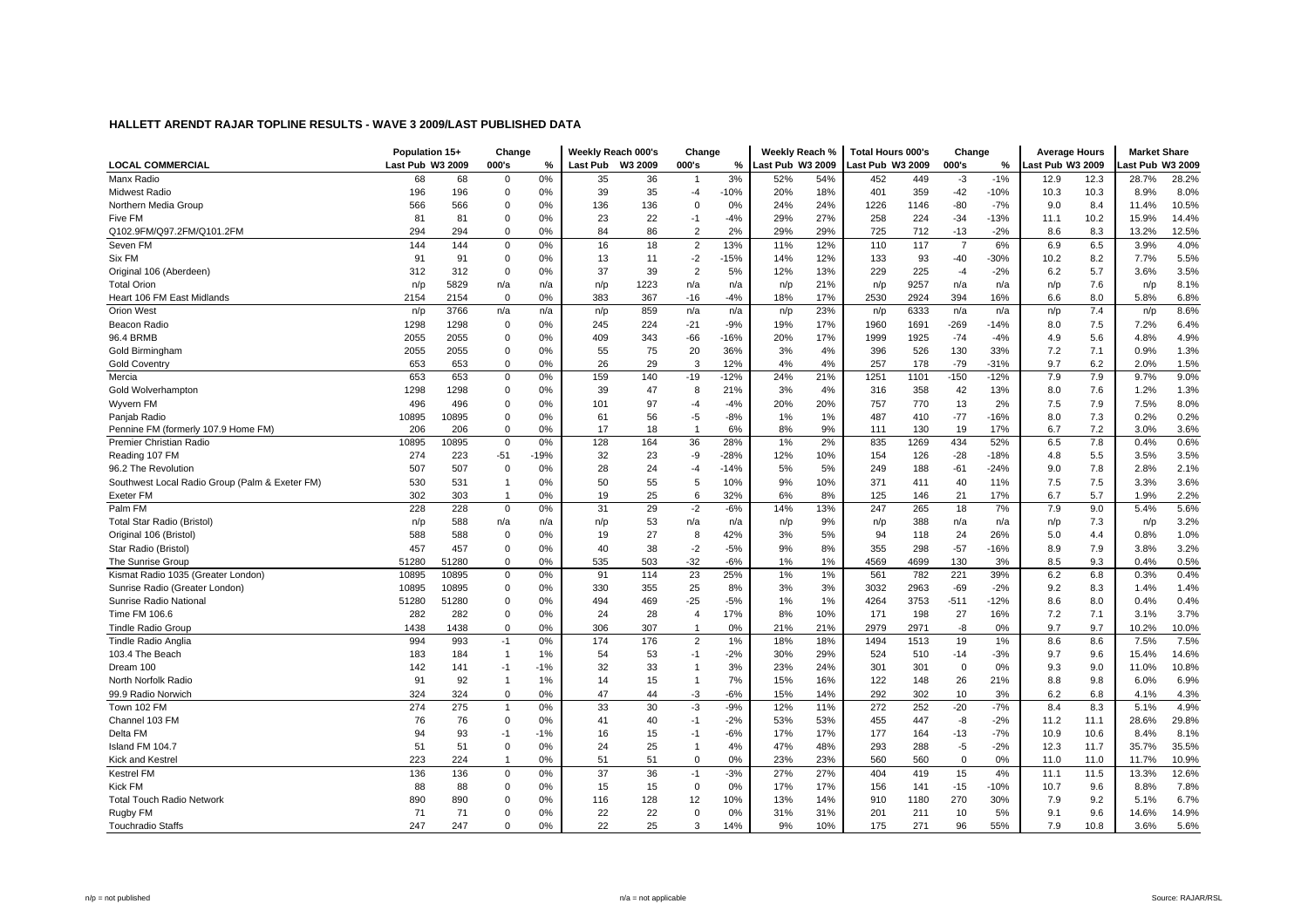|                                                      | Population 15+          |       | Change         |               | Weekly Reach 000's |                | Change         |        | Weekly Reach %   |     | <b>Total Hours 000's</b> |       | Change         |        | <b>Average Hours</b> |      | <b>Market Share</b> |       |
|------------------------------------------------------|-------------------------|-------|----------------|---------------|--------------------|----------------|----------------|--------|------------------|-----|--------------------------|-------|----------------|--------|----------------------|------|---------------------|-------|
| <b>LOCAL COMMERCIAL</b>                              | <b>Last Pub W3 2009</b> |       | 000's          | $\frac{0}{2}$ | Last Pub W3 2009   |                | 000's          | %      | Last Pub W3 2009 |     | Last Pub W3 2009         |       | 000's          | %      | ast Pub W3 2009      |      | ast Pub W3 2009     |       |
| 96.2FM Touchradio - Coventry                         | 285                     | 285   | $\mathbf 0$    | 0%            | 29                 | 32             | 3              | 10%    | 10%              | 11% | 202                      | 227   | 25             | 12%    | 7.0                  | 7.2  | 3.8%                | 4.2%  |
| 102FM Touchradio - Warks, Worcs, Cotswolds           | 287                     | 287   | $\mathbf 0$    | 0%            | 36                 | 43             | $\overline{7}$ | 19%    | 12%              | 15% | 278                      | 418   | 140            | 50%    | 7.8                  | 9.7  | 4.5%                | 6.9%  |
| 107.3 Touchradio - Warwick                           | 134                     | 133   | $-1$           | $-1%$         | $\overline{7}$     | $\overline{7}$ | $\mathbf 0$    | 0%     | 5%               | 5%  | 53                       | 53    | $\mathbf 0$    | 0%     | 7.6                  | 8.0  | 2.2%                | 2.3%  |
| Town and Country Broadcasting (South and West Wales) | 1579                    | 1578  | $-1$           | 0%            | 200                | 204            | 4              | 2%     | 13%              | 13% | 1621                     | 1686  | 65             | 4%     | 8.1                  | 8.3  | 4.8%                | 5.1%  |
| 106.3 Bridge FM                                      | 122                     | 121   | $-1$           | $-1%$         | 36                 | 37             | $\mathbf{1}$   | 3%     | 30%              | 30% | 342                      | 357   | 15             | 4%     | 9.5                  | 9.8  | 13.3%               | 14.2% |
| <b>Nation Radio</b>                                  | 1405                    | 1405  | $\mathbf 0$    | 0%            | 51                 | 78             | 27             | 53%    | 4%               | 6%  | 255                      | 344   | 89             | 35%    | 5.0                  | 4.4  | 0.8%                | 1.2%  |
| 97.1 Radio Carmarthenshire                           | 127                     | 127   | $\Omega$       | 0%            | 38                 | 38             | $\mathbf 0$    | 0%     | 30%              | 30% | 290                      | 289   | $-1$           | 0%     | 7.6                  | 7.7  | 11.1%               | 11.1% |
| 102.5 Radio Pembrokeshire                            | 92                      | 92    | $\mathbf 0$    | 0%            | 45                 | 42             | $-3$           | $-7%$  | 49%              | 45% | 459                      | 449   | $-10$          | $-2%$  | 10.2                 | 10.7 | 23.4%               | 22.8% |
| 102.1 Bay Radio (was 102.1 Swansea Bay Radio)        | 454                     | 454   | $\mathbf 0$    | 0%            | 37                 | 35             | $-2$           | $-5%$  | 8%               | 8%  | 338                      | 322   | $-16$          | $-5%$  | 9.1                  | 9.1  | 3.7%                | 3.5%  |
| 107.5 Sovereign Radio                                | 150                     | 151   | $\overline{1}$ | 1%            | 23                 | 23             | $\mathbf 0$    | 0%     | 16%              | 15% | 155                      | 126   | $-29$          | $-19%$ | 6.6                  | 5.5  | 5.3%                | 4.4%  |
| SWR Group                                            | n/p                     | 463   | n/a            | n/a           | n/p                | 59             | n/a            | n/a    | n/p              | 13% | n/p                      | 603   | n/a            | n/a    | n/p                  | 10.3 | n/p                 | 6.0%  |
| Bath FM                                              | 104                     | 103   | $-1$           | $-1%$         | 13                 | 13             | $\mathbf 0$    | 0%     | 12%              | 12% | 69                       | 79    | 10             | 14%    | 5.3                  | 6.3  | 3.2%                | 3.6%  |
| <b>Brunel FM</b>                                     | 183                     | 184   | $\overline{1}$ | 1%            | 18                 | 12             | $-6$           | $-33%$ | 10%              | 7%  | 153                      | 99    | $-54$          | $-35%$ | 8.4                  | 8.0  | 3.9%                | 2.5%  |
| QuayWest FM                                          | 108                     | 110   | $\overline{2}$ | 2%            | 19                 | 18             | $-1$           | $-5%$  | 17%              | 17% | 204                      | 235   | 31             | 15%    | 10.8                 | 12.9 | 8.0%                | 8.9%  |
| 3TR                                                  | 66                      | 66    | $\mathbf 0$    | 0%            | 18                 | 15             | $-3$           | $-17%$ | 27%              | 23% | 195                      | 189   | -6             | $-3%$  | 10.8                 | 12.4 | 14.2%               | 14.0% |
| <b>Total UKRD</b>                                    | 1566                    | 1567  |                | 0%            | 404                | 407            | 3              | 1%     | 26%              | 26% | 4191                     | 3594  | $-597$         | $-14%$ | 10.4                 | 8.8  | 12.5%               | 11.0% |
| Pirate FM                                            | 479                     | 480   | $\overline{1}$ | 0%            | 156                | 144            | $-12$          | $-8%$  | 33%              | 30% | 1916                     | 1546  | $-370$         | $-19%$ | 12.3                 | 10.8 | 18.6%               | 15.4% |
| The County Sound Radio Network                       | 538                     | 538   | $\mathbf 0$    | 0%            | 157                | 161            | $\overline{4}$ | 3%     | 29%              | 30% | 1435                     | 1214  | $-221$         | $-15%$ | 9.2                  | 7.6  | 13.1%               | 11.2% |
| County Sound 1566                                    | 538                     | 538   | $\mathbf 0$    | 0%            | 13                 | 13             | $\mathbf 0$    | 0%     | 2%               | 2%  | 182                      | 65    | $-117$         | $-64%$ | 14.3                 | 5.0  | 1.7%                | 0.6%  |
| 96.4 Eagle Radio                                     | 538                     | 538   | $\mathbf 0$    | 0%            | 146                | 147            | $\mathbf{1}$   | 1%     | 27%              | 27% | 1253                     | 1149  | $-104$         | $-8%$  | 8.6                  | 7.8  | 11.4%               | 10.6% |
| Star Radio in North Somerset                         | 133                     | 133   | 0              | 0%            | 23                 | 22             | $-1$           | $-4%$  | 18%              | 16% | 218                      | 222   | $\overline{4}$ | 2%     | 9.4                  | 10.2 | 7.6%                | 7.6%  |
| <b>Total UKRD East</b>                               | 415                     | 415   | $\mathbf 0$    | 0%            | 72                 | 76             | $\overline{4}$ | 6%     | 17%              | 18% | 688                      | 583   | $-105$         | $-15%$ | 9.5                  | 7.7  | 7.4%                | 6.7%  |
| <b>KL.FM 96.7</b>                                    | 150                     | 150   | $\Omega$       | 0%            | 51                 | 49             | $-2$           | $-4%$  | 34%              | 32% | 636                      | 581   | $-55$          | $-9%$  | 12.4                 | 12.0 | 18.1%               | 16.4% |
| Star Radio in Cambridge                              | 266                     | 266   | $\Omega$       | 0%            | 29                 | 26             | $-3$           | $-10%$ | 11%              | 10% | 186                      | 159   | $-27$          | $-15%$ | 6.5                  | 6.2  | 3.5%                | 2.9%  |
| UTV Radio (inc. talkSPORT)                           | 51280                   | 51280 | $\Omega$       | 0%            | 3613               | 3593           | $-20$          | $-1%$  | 7%               | 7%  | 30290                    | 30462 | 172            | 1%     | 8.4                  | 8.5  | 2.9%                | 3.0%  |
| UTV Radio (excl. talkSPORT)                          | 6444                    | 6069  | $-375$         | $-6%$         | 1282               | 1226           | $-56$          | $-4%$  | 20%              | 20% | 12284                    | 11595 | $-689$         | $-6%$  | 9.6                  | 9.5  | 9.6%                | 9.9%  |
| 107.6 Juice FM                                       | 953                     | 954   | -1             | 0%            | 133                | 109            | $-24$          | $-18%$ | 14%              | 11% | 1082                     | 713   | $-369$         | $-34%$ | 8.1                  | 6.5  | 6.2%                | 4.5%  |
| Peak 107 FM                                          | 414                     | 413   | $-1$           | 0%            | 84                 | 84             | $\mathbf 0$    | 0%     | 20%              | 20% | 901                      | 866   | $-35$          | $-4%$  | 10.7                 | 10.4 | 10.2%               | 10.3% |
| The Pulse/Pulse Classic Gold                         | 847                     | 848   | $\overline{1}$ | 0%            | 142                | 143            | $\mathbf{1}$   | 1%     | 17%              | 17% | 982                      | 1122  | 140            | 14%    | 6.9                  | 7.9  | 6.4%                | 7.2%  |
| The Pulse                                            | 847                     | 848   | $\overline{1}$ | 0%            | 134                | 136            | $\overline{2}$ | 1%     | 16%              | 16% | 896                      | 1043  | 147            | 16%    | 6.7                  | 7.6  | 5.8%                | 6.7%  |
| <b>Pulse Classic Gold</b>                            | 847                     | 848   | $\overline{1}$ | 0%            | 35                 | 35             | $\Omega$       | 0%     | 4%               | 4%  | 86                       | 79    | $-7$           | $-8%$  | 2.5                  | 2.3  | 0.6%                | 0.5%  |
| Signal One & Signal Two                              | 770                     | 770   | $\mathbf 0$    | 0%            | 256                | 239            | $-17$          | $-7%$  | 33%              | 31% | 3161                     | 3311  | 150            | 5%     | 12.3                 | 13.8 | 18.6%               | 20.2% |
| Signal One                                           | 770                     | 770   | $\Omega$       | 0%            | 234                | 224            | $-10$          | $-4%$  | 30%              | 29% | 2615                     | 2891  | 276            | 11%    | 11.2                 | 12.9 | 15.4%               | 17.6% |
| Signal Two                                           | 770                     | 770   | $\Omega$       | 0%            | 67                 | 45             | $-22$          | $-33%$ | 9%               | 6%  | 546                      | 420   | $-126$         | $-23%$ | 8.2                  | 9.3  | 3.2%                | 2.6%  |
| 107.4 Tower FM                                       | 430                     | 430   | $\mathbf 0$    | 0%            | 60                 | 51             | -9             | $-15%$ | 14%              | 12% | 427                      | 414   | $-13$          | $-3%$  | 7.1                  | 8.2  | 5.3%                | 5.3%  |
| Total Swansea Sound/96.4 FM The Wave                 | 454                     | 454   | $\mathbf 0$    | 0%            | 184                | 189            | 5              | 3%     | 41%              | 42% | 2033                     | 2012  | $-21$          | $-1%$  | 11.0                 | 10.7 | 22.3%               | 22.0% |
| 96.4 FM The Wave                                     | 454                     | 454   | $\mathbf 0$    | 0%            | 134                | 142            | 8              | 6%     | 29%              | 31% | 1128                     | 1218  | 90             | 8%     | 8.4                  | 8.6  | 12.4%               | 13.3% |
| Swansea Sound - 1170 MW                              | 454                     | 454   | $\Omega$       | 0%            | 81                 | 75             | -6             | $-7%$  | 18%              | 16% | 905                      | 793   | $-112$         | $-12%$ | 11.2                 | 10.6 | 9.9%                | 8.7%  |
| U105                                                 | 851                     | 851   | $\mathbf 0$    | 0%            | 128                | 142            | 14             | 11%    | 15%              | 17% | 1532                     | 1392  | $-140$         | $-9%$  | 12.0                 | 9.8  | 8.8%                | 7.9%  |
| Radio Wave 96.5 FM                                   | 241                     | 241   | $\mathbf 0$    | 0%            | 68                 | 63             | $-5$           | $-7%$  | 28%              | 26% | 621                      | 589   | $-32$          | $-5%$  | 9.2                  | 9.3  | 12.7%               | 11.8% |
| 102.4 Wish / 107.2 Wire                              | 704                     | 703   | $-1$           | 0%            | 141                | 139            | $-2$           | $-1%$  | 20%              | 20% | 1030                     | 993   | $-37$          | $-4%$  | 7.3                  | 7.1  | 7.6%                | 7.4%  |
| 107.2 Wire FM                                        | 277                     | 277   | $\mathbf 0$    | 0%            | 64                 | 65             | $\mathbf{1}$   | 2%     | 23%              | 23% | 469                      | 528   | 59             | 13%    | 7.3                  | 8.2  | 8.1%                | 9.0%  |
| 102.4 Wish FM                                        | 465                     | 465   | $\Omega$       | 0%            | 88                 | 75             | $-13$          | $-15%$ | 19%              | 16% | 576                      | 465   | $-111$         | $-19%$ | 6.6                  | 6.2  | 6.9%                | 5.7%  |
| 107.7 The Wolf                                       | 429                     | 429   | $\Omega$       | 0%            | 36                 | 40             | $\overline{4}$ | 11%    | 8%               | 9%  | 191                      | 216   | 25             | 13%    | 5.3                  | 5.5  | 2.2%                | 2.6%  |
| Wave 102 FM                                          | 153                     | 153   | $\Omega$       | 0%            | 26                 | 24             | $-2$           | $-8%$  | 17%              | 15% | 211                      | 194   | $-17$          | $-8%$  | 8.1                  | 8.2  | 8.2%                | 7.4%  |
|                                                      | 5058                    | 5058  | $\Omega$       |               | 74                 | 63             | $-11$          | $-15%$ | 1%               | 1%  |                          | 337   | $-128$         | $-28%$ |                      | 5.4  | 0.5%                |       |
| Yorkshire Radio                                      |                         |       |                | 0%            |                    |                |                |        |                  |     | 465                      |       |                |        | 6.3                  |      |                     | 0.3%  |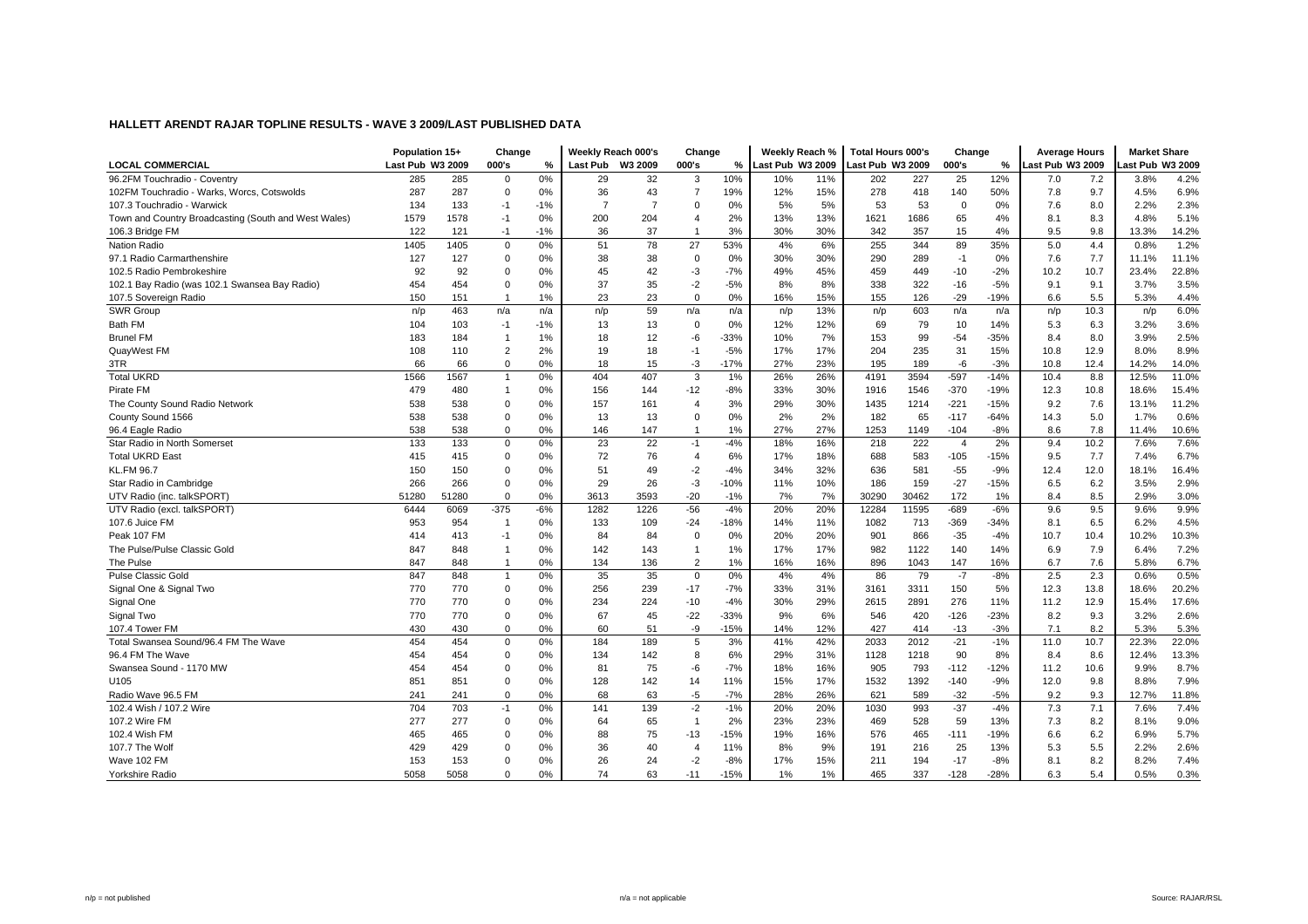|                                      | Population 15+   |       | Change         |    | Weekly Reach 000's |      | Change         |        | Weekly Reach %   |     | <b>Total Hours 000's</b> |       | Change         |        | <b>Average Hours</b> |      | <b>Market Share</b> |       |
|--------------------------------------|------------------|-------|----------------|----|--------------------|------|----------------|--------|------------------|-----|--------------------------|-------|----------------|--------|----------------------|------|---------------------|-------|
| <b>LOCAL COMMERCIAL</b>              | Last Pub W3 2009 |       | 000's          | %  | Last Pub W3 2009   |      | 000's          | %      | Last Pub W3 2009 |     | ast Pub W3 2009          |       | 000's          | %      | Last Pub W3 2009     |      | ast Pub W3 2009     |       |
| <b>BBC Local Radio</b>               | 41367            | 41367 | $\mathbf 0$    | 0% | 6872               | 6390 | $-482$         | $-7%$  | 17%              | 15% | 68209                    | 62815 | $-5394$        | $-8%$  | 9.9                  | 9.8  | 8.2%                | 7.7%  |
| <b>BBC Radio Berkshire</b>           | 786              | 786   | $\Omega$       | 0% | 130                | 114  | $-16$          | $-12%$ | 17%              | 14% | 950                      | 890   | $-60$          | $-6%$  | 7.3                  | 7.8  | 6.2%                | 6.1%  |
| <b>BBC Radio Bristol</b>             | 885              | 885   | $\mathbf 0$    | 0% | 158                | 159  | -1             | 1%     | 18%              | 18% | 1949                     | 1736  | $-213$         | $-11%$ | 12.3                 | 10.9 | 10.6%               | 9.6%  |
| <b>BBC Radio Cambridgeshire</b>      | 703              | 703   | $\Omega$       | 0% | 134                | 109  | $-25$          | $-19%$ | 19%              | 15% | 1038                     | 823   | $-215$         | $-21%$ | 7.8                  | 7.6  | 6.9%                | 5.8%  |
| <b>BBC Radio Cornwall</b>            | 455              | 456   | -1             | 0% | 142                | 135  | $-7$           | $-5%$  | 31%              | 30% | 1586                     | 1659  | 73             | 5%     | 11.1                 | 12.2 | 16.2%               | 17.0% |
| <b>BBC Coventry and Warwickshire</b> | 660              | 659   | $-1$           | 0% | 83                 | 73   | $-10$          | $-12%$ | 13%              | 11% | 654                      | 563   | $-91$          | $-14%$ | 7.9                  | 7.7  | 5.0%                | 4.4%  |
| <b>BBC Radio Cumbria</b>             | 406              | 407   | -1             | 0% | 131                | 121  | $-10$          | $-8%$  | 32%              | 30% | 1307                     | 1197  | $-110$         | $-8%$  | 10.0                 | 9.9  | 16.4%               | 15.4% |
| <b>BBC Radio Derby</b>               | 630              | 629   | $-1$           | 0% | 160                | 154  | $-6$           | $-4%$  | 25%              | 25% | 1853                     | 1696  | $-157$         | $-8%$  | 11.6                 | 11.0 | 15.6%               | 13.7% |
| <b>BBC Radio Devon</b>               | 977              | 977   | $\mathbf 0$    | 0% | 251                | 216  | $-35$          | $-14%$ | 26%              | 22% | 2804                     | 2464  | $-340$         | $-12%$ | 11.2                 | 11.4 | 13.5%               | 12.3% |
| <b>BBC Essex</b>                     | 1264             | 1261  | -3             | 0% | 246                | 234  | $-12$          | $-5%$  | 19%              | 19% | 2679                     | 2895  | 216            | 8%     | 10.9                 | 12.4 | 9.6%                | 10.2% |
| <b>BBC Radio Gloucestershire</b>     | 483              | 483   | $\mathbf 0$    | 0% | 97                 | 103  | 6              | 6%     | 20%              | 21% | 1022                     | 1056  | 34             | 3%     | 10.6                 | 10.3 | 9.6%                | 9.4%  |
| <b>BBC Hereford &amp; Worcester</b>  | 492              | 494   | $\overline{2}$ | 0% | 117                | 108  | -9             | $-8%$  | 24%              | 22% | 1231                     | 945   | $-286$         | $-23%$ | 10.5                 | 8.7  | 12.2%               | 9.7%  |
| <b>BBC Radio Humberside</b>          | 763              | 763   | $\Omega$       | 0% | 228                | 218  | $-10$          | $-4%$  | 30%              | 29% | 2270                     | 2205  | $-65$          | $-3%$  | 10.0                 | 10.1 | 13.5%               | 12.4% |
| <b>BBC Radio Kent</b>                | 1378             | 1378  | $\mathbf 0$    | 0% | 249                | 218  | $-31$          | $-12%$ | 18%              | 16% | 2832                     | 2485  | $-347$         | $-12%$ | 11.4                 | 11.4 | 8.8%                | 7.7%  |
| <b>BBC Radio Lancashire</b>          | 1185             | 1183  | $-2$           | 0% | 235                | 227  | -8             | $-3%$  | 20%              | 19% | 2147                     | 2183  | 36             | 2%     | 9.1                  | 9.6  | 10.0%               | 10.2% |
| <b>BBC Radio Leeds</b>               | 1619             | 1619  | $\mathbf 0$    | 0% | 230                | 229  | $-1$           | 0%     | 14%              | 14% | 2017                     | 1819  | $-198$         | $-10%$ | 8.8                  | 7.9  | 7.2%                | 6.5%  |
| <b>BBC Radio Leicester</b>           | 798              | 798   | $\Omega$       | 0% | 168                | 161  | $-7$           | $-4%$  | 21%              | 20% | 1726                     | 1765  | 39             | 2%     | 10.3                 | 11.0 | 11.5%               | 11.6% |
| <b>BBC Radio Lincolnshire</b>        | 535              | 535   | $\mathbf 0$    | 0% | 112                | 111  | $-1$           | $-1%$  | 21%              | 21% | 1269                     | 1316  | 47             | 4%     | 11.3                 | 11.9 | 11.3%               | 11.9% |
| BBC London 94.9                      | 10895            | 10895 | $\mathbf 0$    | 0% | 559                | 405  | $-154$         | $-28%$ | 5%               | 4%  | 2882                     | 3045  | 163            | 6%     | 5.2                  | 7.5  | 1.3%                | 1.4%  |
| <b>BBC Radio Manchester</b>          | 2120             | 2121  | -1             | 0% | 180                | 187  | $\overline{7}$ | 4%     | 8%               | 9%  | 1634                     | 1470  | $-164$         | $-10%$ | 9.1                  | 7.8  | 4.1%                | 3.8%  |
| <b>BBC Radio Mersevside</b>          | 1617             | 1616  | $-1$           | 0% | 303                | 279  | $-24$          | $-8%$  | 19%              | 17% | 4760                     | 4140  | $-620$         | $-13%$ | 15.7                 | 14.8 | 15.5%               | 14.7% |
| <b>BBC Radio Newcastle</b>           | 1413             | 1412  | $-1$           | 0% | 302                | 296  | -6             | $-2%$  | 21%              | 21% | 2339                     | 2417  | 78             | 3%     | 7.7                  | 8.2  | 8.8%                | 9.4%  |
| <b>BBC Radio Norfolk</b>             | 759              | 759   | $\Omega$       | 0% | 212                | 190  | $-22$          | $-10%$ | 28%              | 25% | 3054                     | 2722  | $-332$         | $-11%$ | 14.4                 | 14.3 | 17.8%               | 16.0% |
| <b>BBC Radio Northampton</b>         | 475              | 476   |                | 0% | 83                 | 75   | -8             | $-10%$ | 17%              | 16% | 807                      | 837   | 30             | 4%     | 9.7                  | 11.2 | 8.3%                | 8.8%  |
| <b>BBC Radio Nottingham</b>          | 784              | 784   | $\Omega$       | 0% | 199                | 171  | $-28$          | $-14%$ | 25%              | 22% | 1651                     | 1511  | $-140$         | $-8%$  | 8.3                  | 8.9  | 9.5%                | 9.1%  |
| BBC Radio Oxford 95.2FM              | 515              | 515   | $\Omega$       | 0% | 83                 | 71   | $-12$          | $-14%$ | 16%              | 14% | 832                      | 771   | $-61$          | $-7%$  | 10.0                 | 10.8 | 7.8%                | 7.2%  |
| <b>BBC Radio Sheffield</b>           | 1254             | 1254  | $\Omega$       | 0% | 236                | 216  | $-20$          | $-8%$  | 19%              | 17% | 2043                     | 1949  | $-94$          | $-5%$  | 8.7                  | 9.0  | 8.5%                | 8.4%  |
| <b>BBC Radio Shropshire</b>          | 377              | 378   |                | 0% | 115                | 103  | $-12$          | $-10%$ | 30%              | 27% | 1286                     | 1290  | $\overline{4}$ | 0%     | 11.2                 | 12.5 | 15.2%               | 16.1% |
| <b>BBC Radio Solent</b>              | 1519             | 1519  | $\mathbf 0$    | 0% | 266                | 249  | $-17$          | $-6%$  | 18%              | 16% | 2574                     | 2856  | 282            | 11%    | 9.7                  | 11.5 | 7.6%                | 8.2%  |
| <b>BBC Solent for Dorset</b>         | 172              | 172   | $\mathbf 0$    | 0% | 22                 | 22   | $\mathbf 0$    | 0%     | 13%              | 13% | 197                      | 192   | $-5$           | $-3%$  | 8.8                  | 8.7  | 5.6%                | 5.3%  |
| <b>BBC</b> Somerset                  | 439              | 439   | $\mathbf 0$    | 0% | 49                 | 56   | $\overline{7}$ | 14%    | 11%              | 13% | 512                      | 779   | 267            | 52%    | 10.4                 | 14.0 | 4.9%                | 7.2%  |
| <b>BBC Radio Stoke</b>               | 595              | 594   | $-1$           | 0% | 185                | 192  | $\overline{7}$ | 4%     | 31%              | 32% | 1868                     | 1976  | 108            | 6%     | 10.1                 | 10.3 | 14.3%               | 15.1% |
| <b>BBC Radio Suffolk</b>             | 529              | 528   | $-1$           | 0% | 127                | 110  | $-17$          | $-13%$ | 24%              | 21% | 1073                     | 930   | $-143$         | $-13%$ | 8.4                  | 8.4  | 9.9%                | 8.9%  |
| BBC Sussex and BBC Surrey            | 2439             | 2439  | $\mathbf 0$    | 0% | 229                | 219  | $-10$          | $-4%$  | 9%               | 9%  | 2498                     | 2263  | $-235$         | $-9%$  | 10.9                 | 10.3 | 4.8%                | 4.3%  |
| <b>BBC Tees</b>                      | 787              | 786   | $-1$           | 0% | 106                | 121  | 15             | 14%    | 14%              | 15% | 752                      | 774   | 22             | 3%     | 7.1                  | 6.4  | 5.5%                | 5.5%  |
| <b>BBC Three Counties Radio</b>      | 1271             | 1271  | $\mathbf 0$    | 0% | 155                | 142  | $-13$          | $-8%$  | 12%              | 11% | 1229                     | 1067  | $-162$         | $-13%$ | 7.9                  | 7.5  | 5.1%                | 4.4%  |
| BBC WM (Birmingham & Black Country)  | 2247             | 2247  | $\Omega$       | 0% | 245                | 238  | $-7$           | $-3%$  | 11%              | 11% | 2212                     | 2236  | 24             | 1%     | 9.0                  | 9.4  | 4.9%                | 5.1%  |
| <b>BBC Radio Wiltshire/Swindon</b>   | 536              | 536   | $\Omega$       | 0% | 64                 | 68   | 4              | 6%     | 12%              | 13% | 839                      | 652   | $-187$         | $-22%$ | 13.1                 | 9.5  | 6.9%                | 5.9%  |
| <b>BBC Radio York</b>                | 530              | 530   | $\Omega$       | 0% | 90                 | 87   | $-3$           | $-3%$  | 17%              | 16% | 721                      | 633   | $-88$          | $-12%$ | 8.0                  | 7.3  | 7.2%                | 5.8%  |
| <b>BBC Radio Guernsey</b>            | 51               | 51    | $\Omega$       | 0% | 18                 | 18   | $\Omega$       | 0%     | 36%              | 35% | 200                      | 191   | -9             | $-5%$  | 11.0                 | 10.7 | 24.4%               | 23.6% |
| <b>BBC Radio Jersey</b>              | 76               | 76    | $\Omega$       | 0% | 31                 | 32   |                | 3%     | 41%              | 42% | 369                      | 338   | $-31$          | $-8%$  | 11.9                 | 10.6 | 23.2%               | 22.6% |